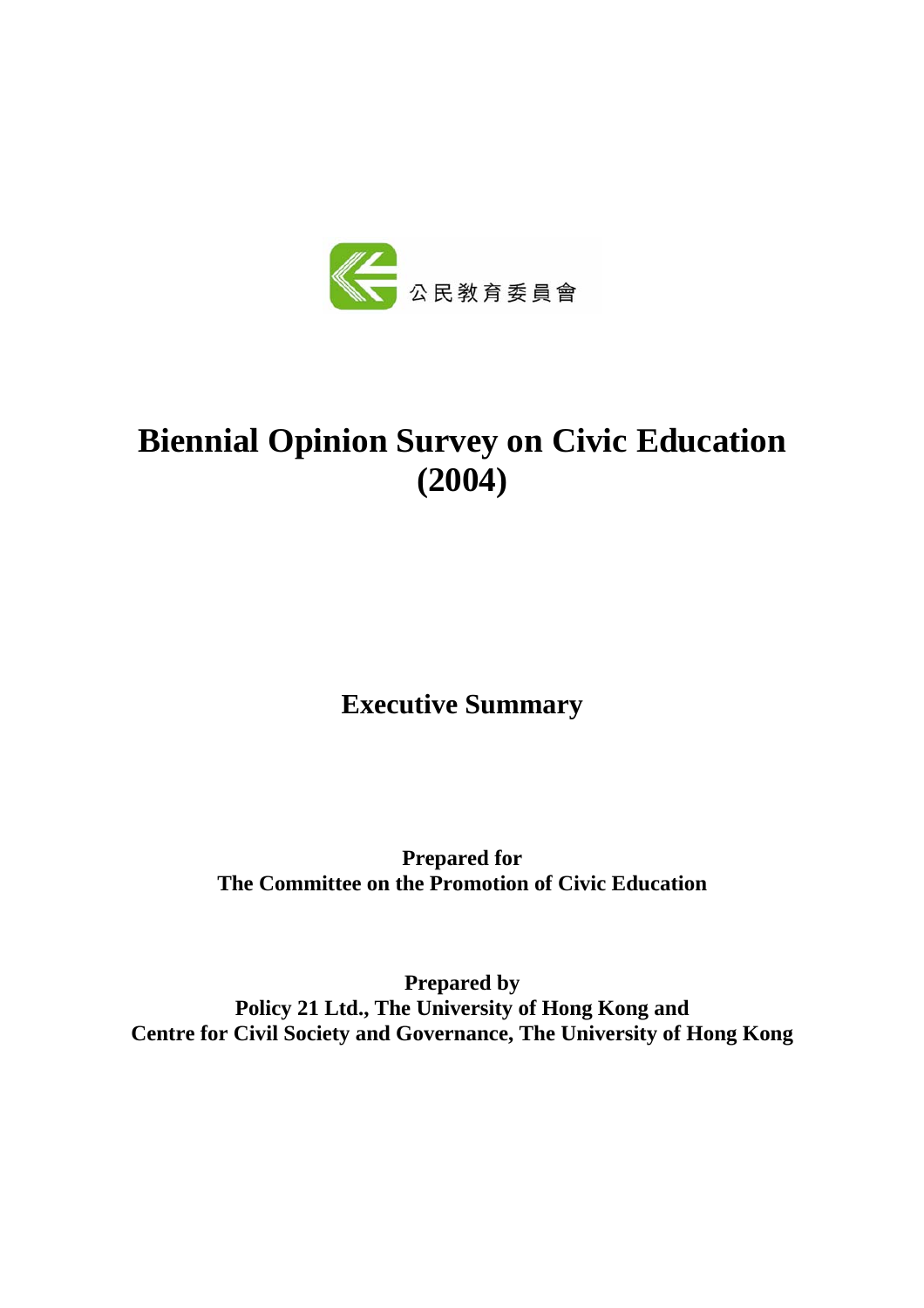# **Executive Summary**

## *Background*

1. This study is part of an on-going series of opinion surveys conducted by the Committee on the Promotion of Civic Education on civic education. Eight surveys in the series have been conducted between 1986 and 2002. The main objectives of the survey are to assess the community's sense of belonging to and confidence in Hong Kong, to assess the community's perceived sense of identity. The emphasis of 2004 survey is to obtain information related to the following three categories:

- a) National identity and national pride, including sense of belonging to and identity with Hong Kong;
- b) Civil behaviour and personal values; and
- c) Civic duties and participation.

2. Both quantitative and qualitative methods were adopted for the study to develop comprehensive understanding of civic education, namely focus group discussions and territory-wide household survey. Five focus group discussions were conducted with participants who were elderly persons, middle-aged adults and youth. Information obtained from the focus group discussions was used to design the questionnaire for the household survey. For the territory-wide household survey, conducted through face-to-face interviews, a representative sample of 1,054 persons aged 15 - 69 were successfully enumerated during the period from October to December 2004, with a response rate of 70.2%.

## *Framework for data analysis*

#### *General national pride*

3. Eight questions were used to gauge general national pride of respondents, covering aspects like allegiance, nation superiority and whether ashamed. These eight questions were found to represent three different domains of general national pride, namely "allegiance", "superiority" and "whether ashamed". As the question on "whether ashamed" was considered not quite related to the other 7 questions, only seven questions were used to compute the general national pride index. Given that these seven questions represented two different dimensions of general national pride, two sub-indexes were also be compiled, on "allegiance" and "superiority".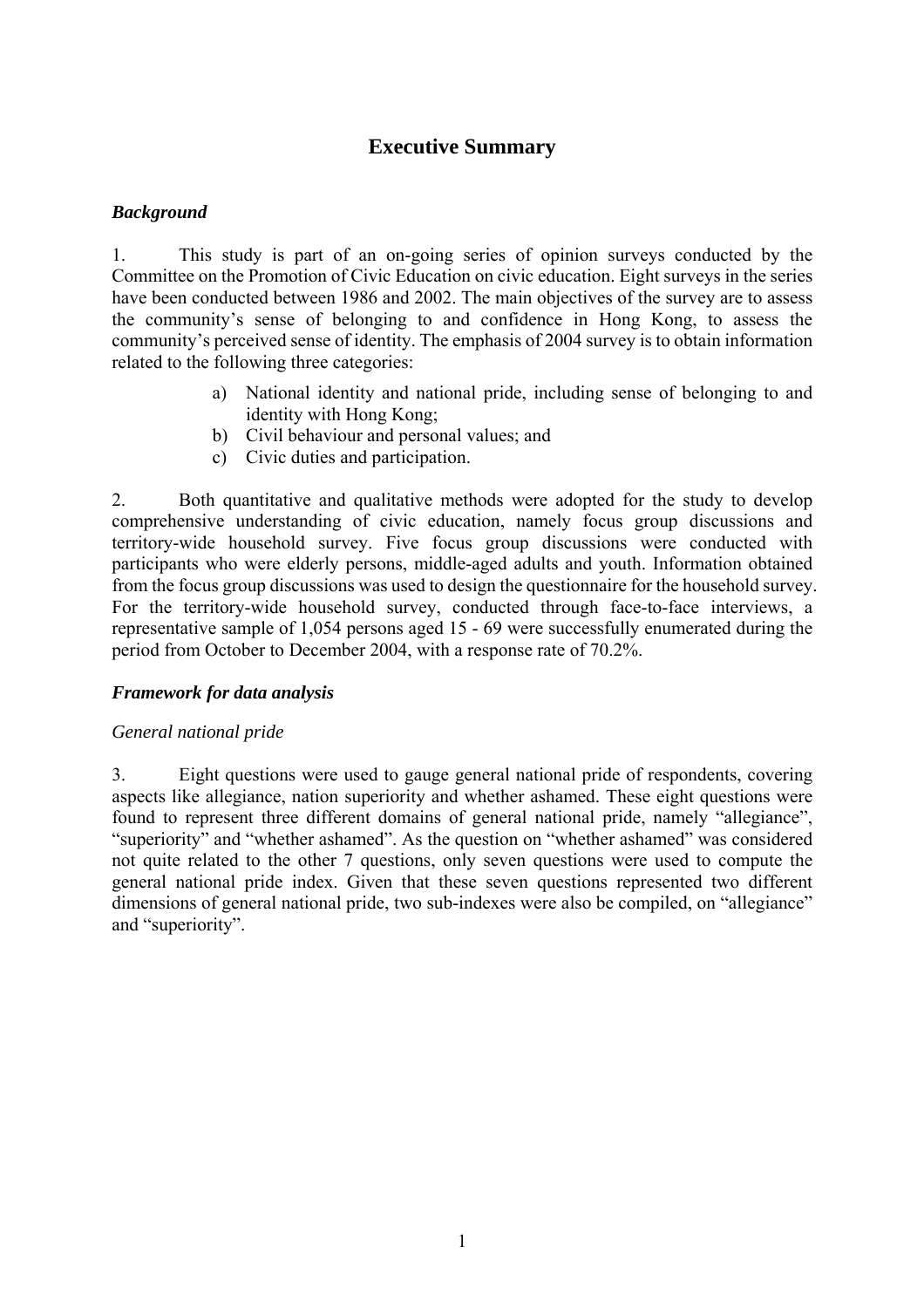|              |                               | <b>Dimensions</b> |                    |                    |
|--------------|-------------------------------|-------------------|--------------------|--------------------|
| <b>Items</b> |                               | <b>Allegiance</b> | <b>Superiority</b> | Whether<br>ashamed |
|              |                               |                   |                    |                    |
| Q.68         | 我以作爲中國人而自豪                    | $\sqrt{}$         |                    |                    |
| Q.69         | 我相信我的努力會對國家的進步有幫助             |                   |                    |                    |
| Q.70         | 相對於其他地方所發生的事,國內的事特別引起我<br>的注意 | V                 |                    |                    |
| Q.71         | 我慶幸我是中國公民,而不是其他國家的公民          | $\sqrt{}$         |                    |                    |
| Q.72         | 有些在中國發生的事令我爲中國感到羞恥            |                   |                    | $\sqrt{ }$         |
| Q.73         | 假如其他國家的人好似中國人一樣,世界便會更好        |                   | V                  |                    |
| Q.74         | 就算國家犯錯,我們亦應該支持她               |                   | V                  |                    |
| Q.75         | 一般來說,中國比很多國家好                 |                   |                    |                    |

*National pride in specific achievements* 

4. Ten questions were used to measure national pride in specific achievements. These ten questions were found to reflect two dimensions of national pride in specific achievements. One dimension was related to "national pride in the state" which covered different activities such as democracy, social welfare system, economy, achievements in technology, the army, etc. The other was related to "national pride in the nation" including people within a society, history, culture, sports, etc.

|              |               | <b>Dimensions</b> |              |  |
|--------------|---------------|-------------------|--------------|--|
| <b>Items</b> |               | <b>Nation</b>     | <b>State</b> |  |
| Q.55         | 中國的民主情況       |                   | $\sqrt{}$    |  |
| Q.56         | 中國對世界的政治影響力   |                   | $\sqrt{}$    |  |
| Q.57         | 中國的經濟成就       |                   | $\sqrt{}$    |  |
| Q.58         | 中國的社會福利制度     |                   | $\sqrt{}$    |  |
| Q.59         | 中國的科技成就       |                   | $\sqrt{}$    |  |
| Q.60         | 中國在運動方面的成就    | $\sqrt{ }$        |              |  |
| Q.61         | 中國的文學及文藝成就    | $\sqrt{ }$        |              |  |
| Q.62         | 中國的軍隊         |                   | $\sqrt{}$    |  |
| Q.63         | 中國的歷史文化       | $\sqrt{ }$        |              |  |
| Q.64         | 中國的名山大川, 地大物博 | $\sqrt{ }$        |              |  |

5. Data obtained from the survey for the ten questions were used to compute the index of national pride in specific achievements. In addition, two sub-indexes were also be compiled, on dimensions of "nation" and "state" for national pride in specific achievements.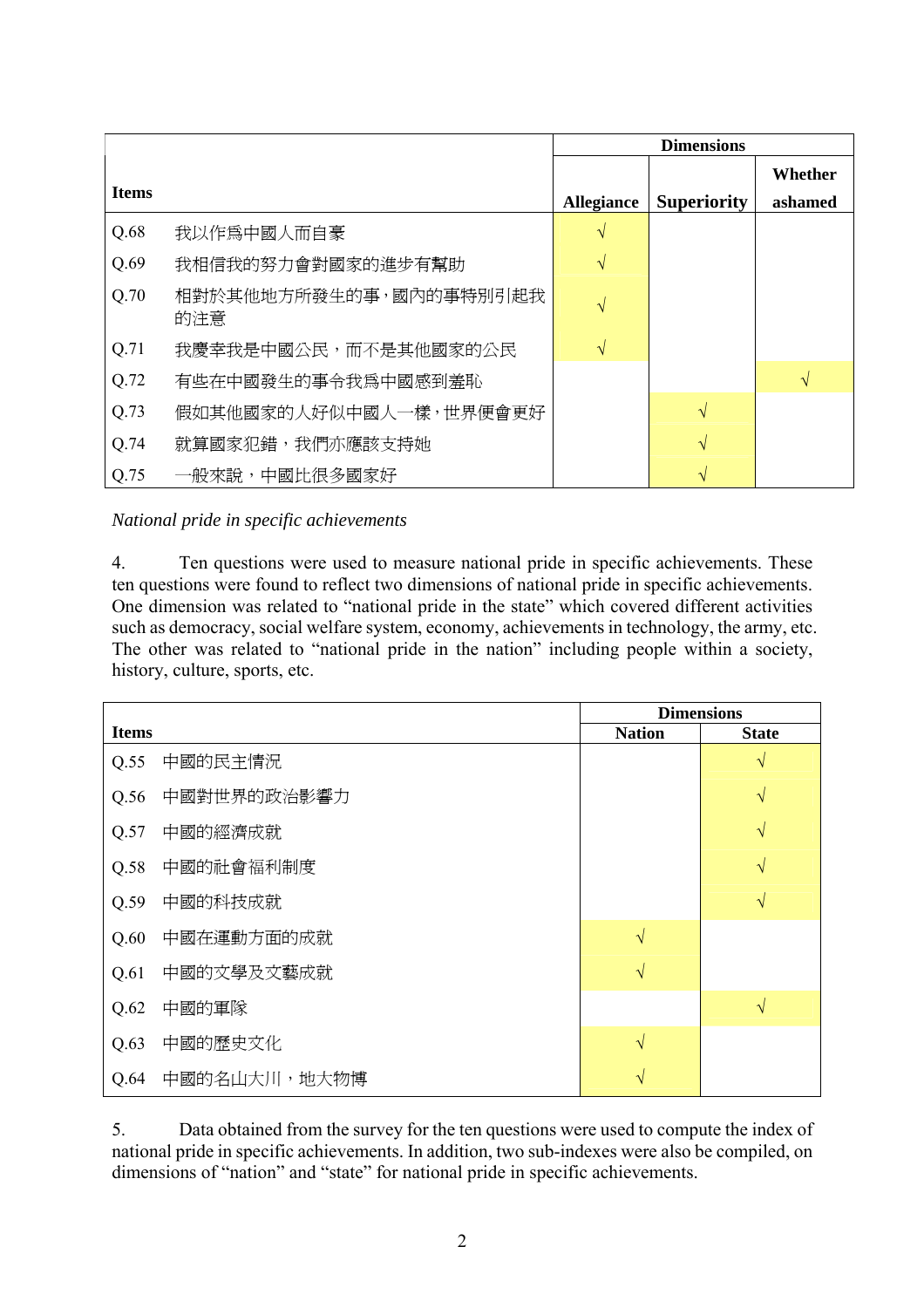#### *Two distinct groups of respondents*

6. In-depth analysis of answers given by respondents to questions related to national identity and national pride revealed that the respondents could be grouped into two relatively homogeneous groups, or clusters. About 30% of respondents belonged to Cluster 1 and the remaining 70% Cluster 2.

7. Appended below is a table contrasting the difference in the respondents' answers to questions related to national identity and national pride. To facilitate comparison, for questions related to national identity, an average score was computed based on a Likert scale of 1 to 5, with "1" denoting "not important at all" and "5" denoting "very important". As regards the index of general national pride, the index was computed based on a Likert scale of 5 with "1" denoting "strongly disagree" and "5" denoting "strongly agree" with statements related to general national pride. As regards the index of national pride in specific achievements, the index was also computed based on a Likert scale of 5 with "1" denoting "not proud at all" and "5" denoting "very proud" for questions related to national pride in specific achievements.

8. It may be seen from the table below that respondents belonging to Cluster 1 had a lower score in their national identity and national pride than those in Cluster 2. In other words, respondents in Cluster 1 in general had a lower sense of national identity and a lower level of national pride, as compared with those in Cluster 2. It should be noted that the number of clusters is determined by data themselves, and not by the study team.

|                                                                      | <b>Cluster 1</b>   |       | <b>Cluster 2</b>   |        | All respondents    |       |
|----------------------------------------------------------------------|--------------------|-------|--------------------|--------|--------------------|-------|
| <b>Characteristics</b>                                               | Unweighted<br>mean | $SD*$ | Unweighted<br>mean | $SD^*$ | Unweighted<br>mean | $SD*$ |
| I am a citizen of China                                              | 2.23               | 0.77  | 3.60               | 1.02   | 3.18               | 1.14  |
| I respect the political system and<br>legal system in Mainland China | 2.40               | 0.90  | 3.43               | 1.01   | 3.11               | 1.09  |
| I recognize I am a Chinese                                           | 2.47               | 0.90  | 4.23               | 0.52   | 3.70               | 1.05  |
| I can speak Mandarin                                                 | 2.58               | 0.99  | 3.72               | 1.04   | 3.37               | 1.15  |
| My ancestry/descent is Chinese                                       | 2.55               | 0.97  | 3.48               | 1.09   | 3.20               | 1.14  |
| Index of National Pride in Specific<br>Achievements                  | 3.06               | 0.68  | 3.69               | 0.48   | 3.50               | 0.62  |
| Index of General National Pride                                      | 2.73               | 0.62  | 3.32               | 0.51   | 3.14               | 0.61  |

\*standard deviation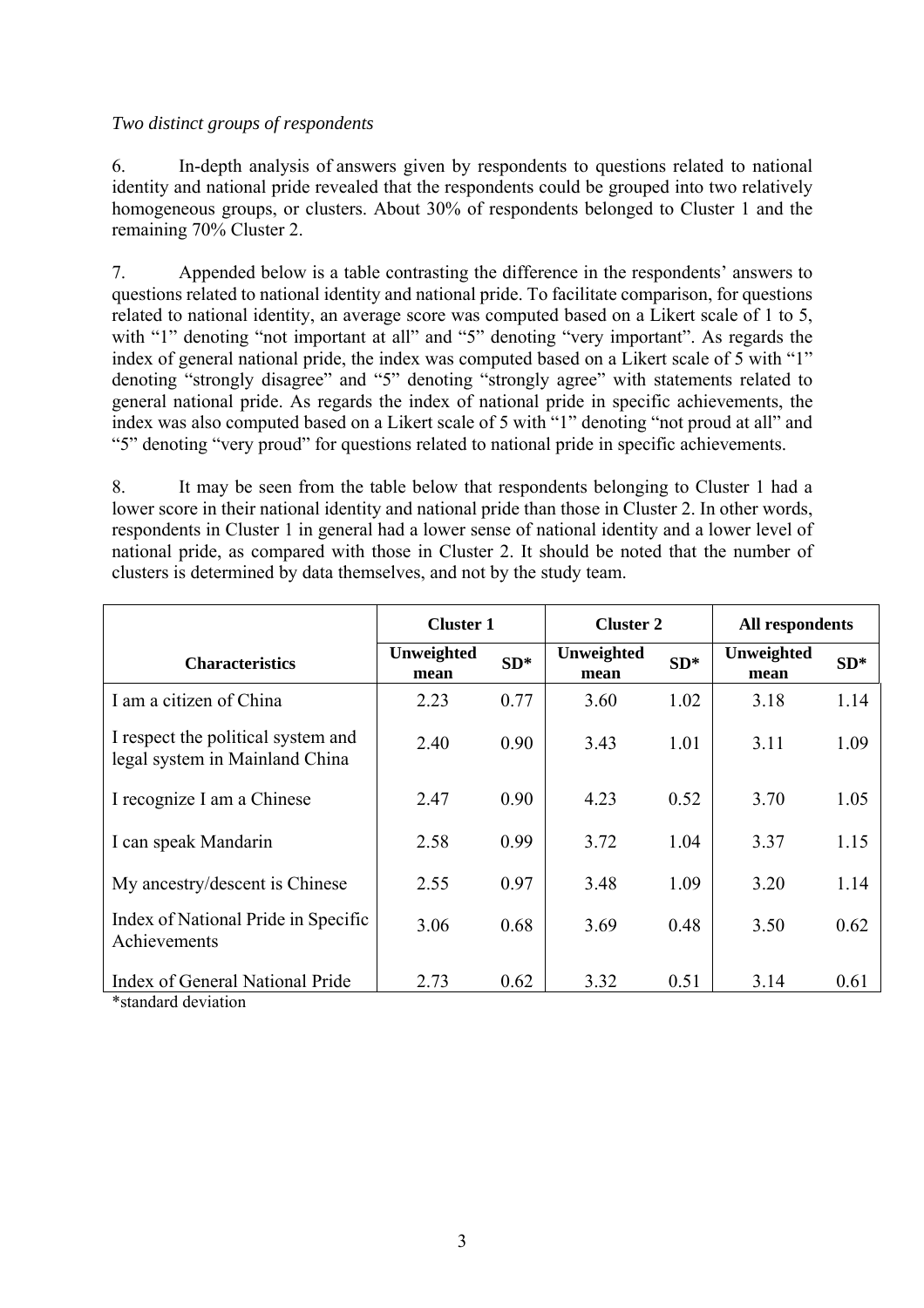## *Profile of respondents*

## *Demographic characteristics*

9. About 53% of all respondents were female and the remaining 47% male. About 21% of respondents were youth aged  $15 - 24$ , another 52% adults aged  $25 - 49$  and the remaining 27% aged 50 or above. As shown in the chart below, Cluster 1 had relatively higher proportion of younger respondents, while Cluster 2 had a relatively higher proportion of older respondents.



10. Over half (68%) of all respondents were born in Hong Kong and a further 30% in Mainland China. For Cluster 2, more than half (61%) were born in Hong Kong and about 36% in Mainland China. For Cluster 1, on the other hand, the great majority (83%) of them were born in Hong Kong.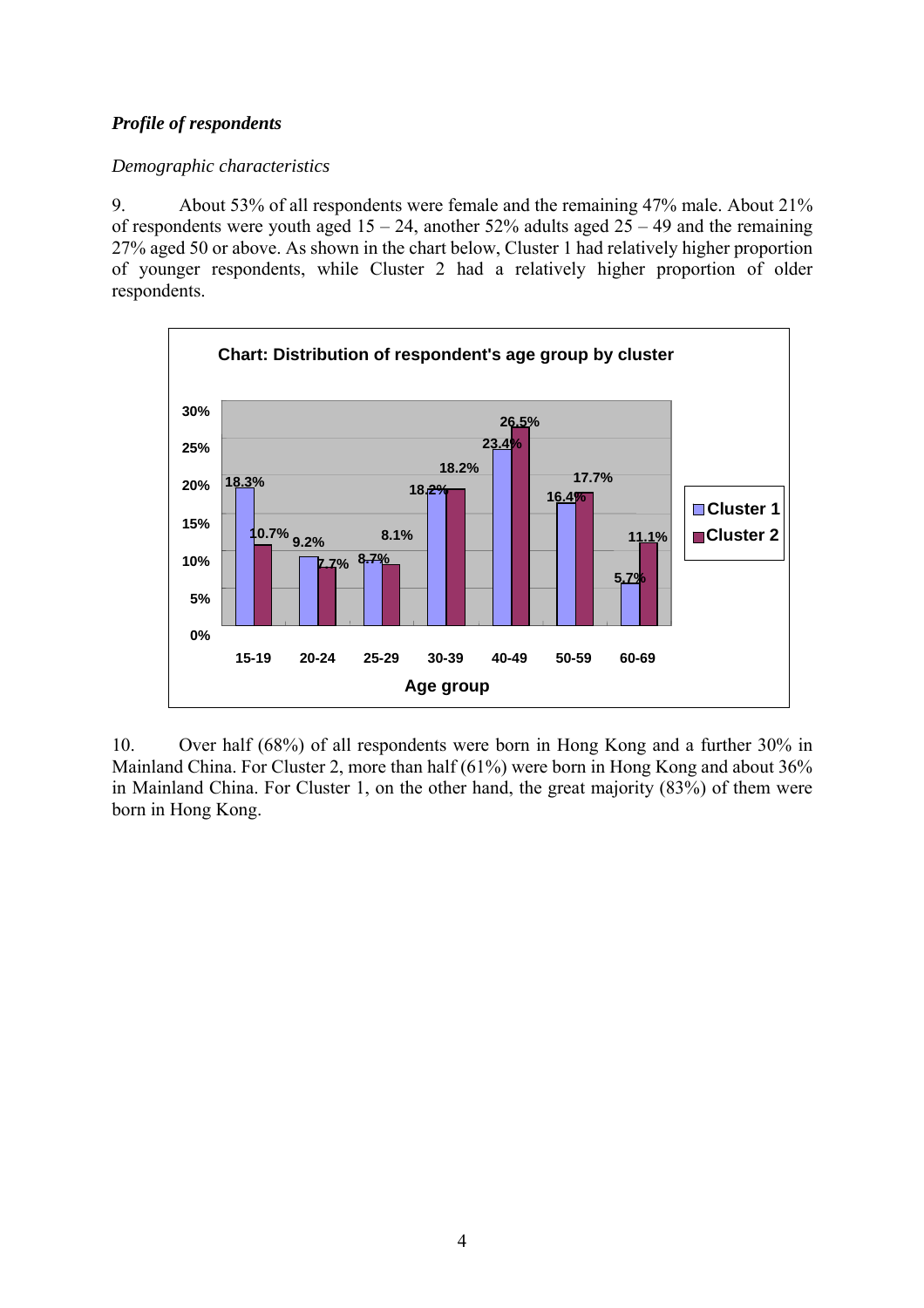#### *Educational attainment*

11. About 22% of all respondents had post-secondary or university education and a further 57% had secondary education. Less than one fifth (19%) had only primary education or below. It may be seen from the chart below that compared with Cluster 1, a slightly higher proportion of respondents in Cluster 2 had university education. The proportion of respondents in Cluster 2 who had primary education was also relatively higher.

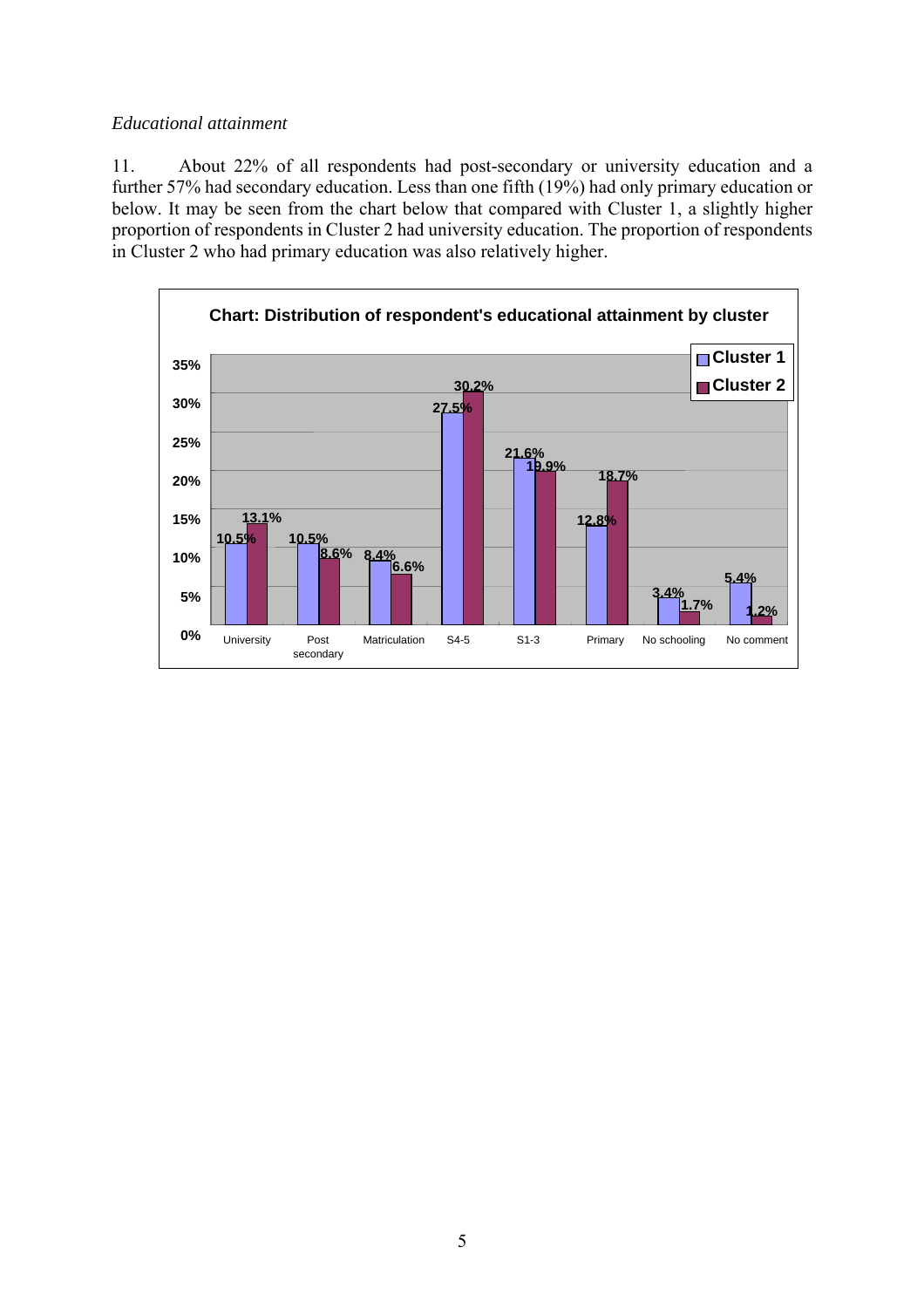## *Economic characteristics*

12. Over half of all respondents (56%) were employed (as employees, self-employed or employers) and a further  $37\%$  economically inactive (i.e. those who were studying, home-makers and retired). About 4% were not at work. As shown in the chart below, a relatively higher proportion of respondents in Cluster 2 were home-makers or retirees, whereas for Cluster 1, a relatively higher proportion of them were students.



# *Views towards China and Hong Kong*

## *National identity*

## China connection

13. Connection with Mainland China may be reflected by the extent to which people have "physical" contacts with Mainland China, either through watching Mainland China television or listening to Mainland China radio, and working or visiting Mainland China. About 89% of all respondents had "physical" contacts with Mainland China. About half of those who had physical connection, or 45% of all respondents, maintained such contacts on a regular basis, daily, weekly or monthly.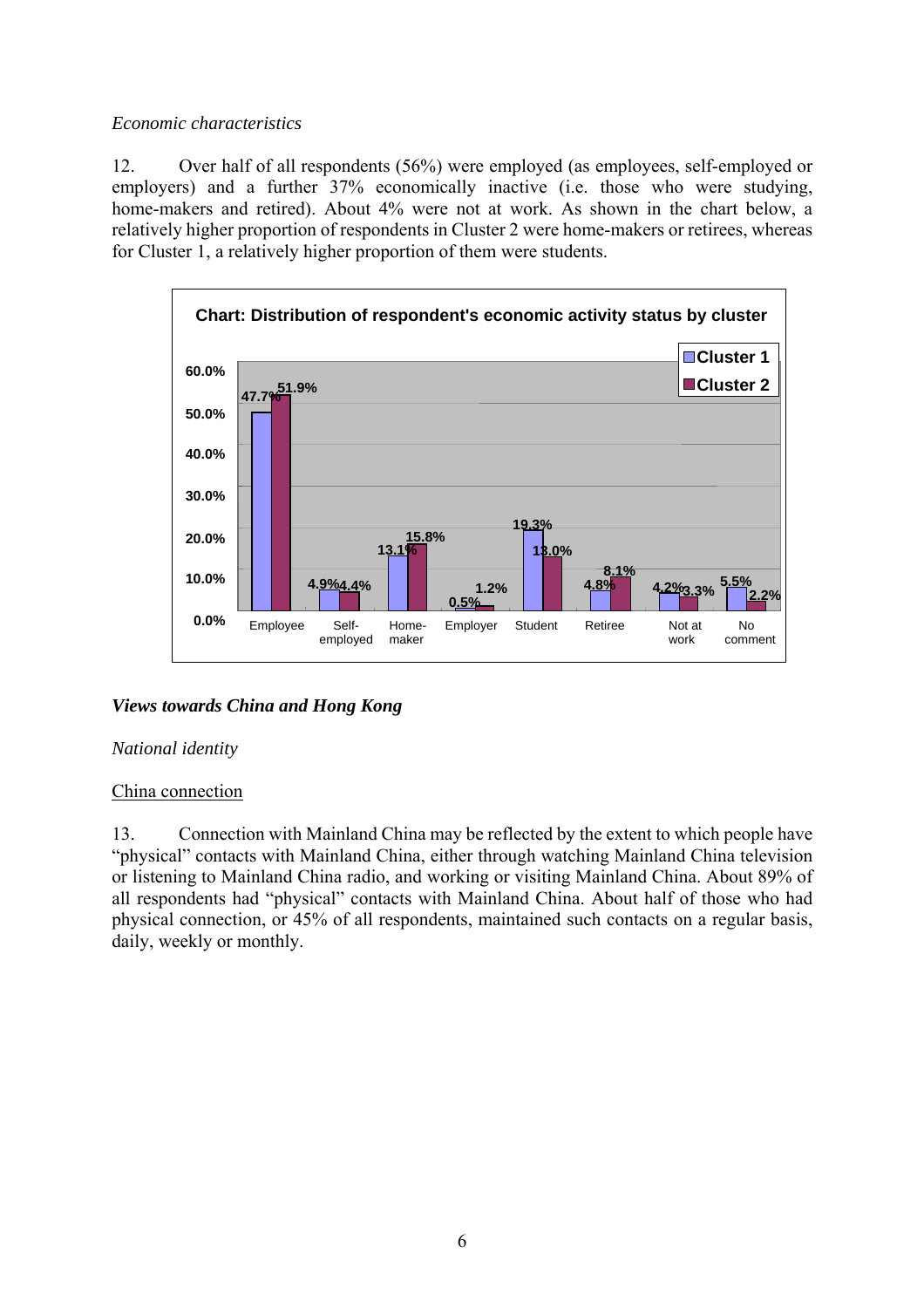14. As shown in the chart below, a relatively higher proportion of respondents in Cluster 2 had daily contacts with Mainland China. For those in Cluster 1, on the other hand, a higher proportion had never had any contact with Mainland China.



15. Another dimension of Mainland China connection may be reflected by cognitive relationship with Mainland China. A question was included in the survey to assess this dimension by asking respondents if they were concerned about affairs happening in Mainland China. About 75% of all respondents indicated that they were concerned or very concerned about affairs in Mainland China.

16. Comparing respondents in Clusters 1 and 2, as depicted in the chart below, a relatively higher proportion of those in Cluster 2 were concerned or very concerned with affairs in Mainland China. For respondents in Cluster 1, on the other hand, a higher proportion of them were not concerned with affairs in Mainland China.

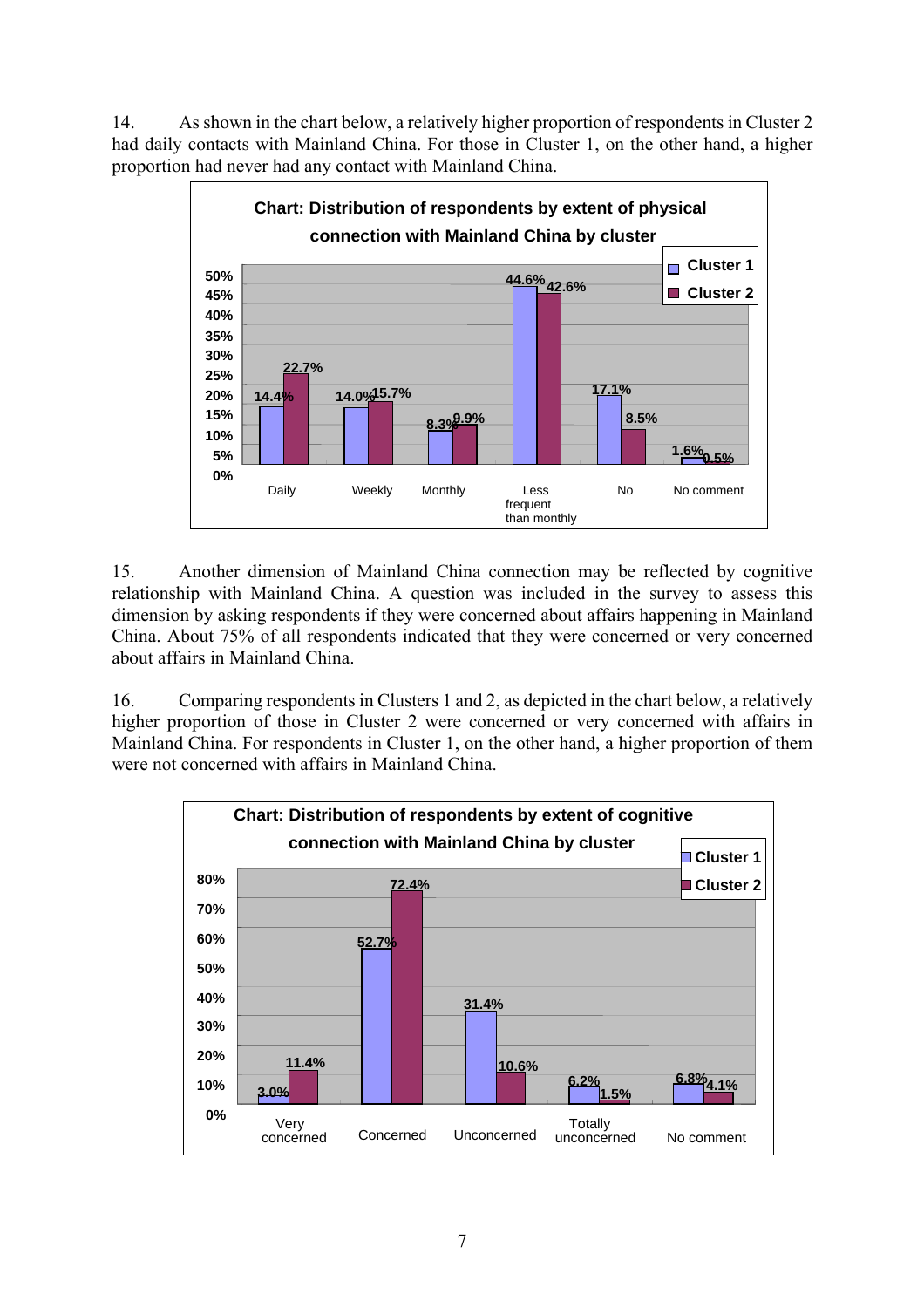Perceived self-identity

17. Slightly less than half (48%) of all respondents identified themselves as Chinese or Chinese from Hong Kong. A lower proportion (40%) identified themselves as Hong Kong people or Hong Kong people from China. A higher proportion of those in Cluster 1 identified themselves as Hong Kong people. For Cluster 2, a relatively higher proportion of respondents identified themselves as Chinese, Chinese from Hong Kong or Hong Kong people from China.

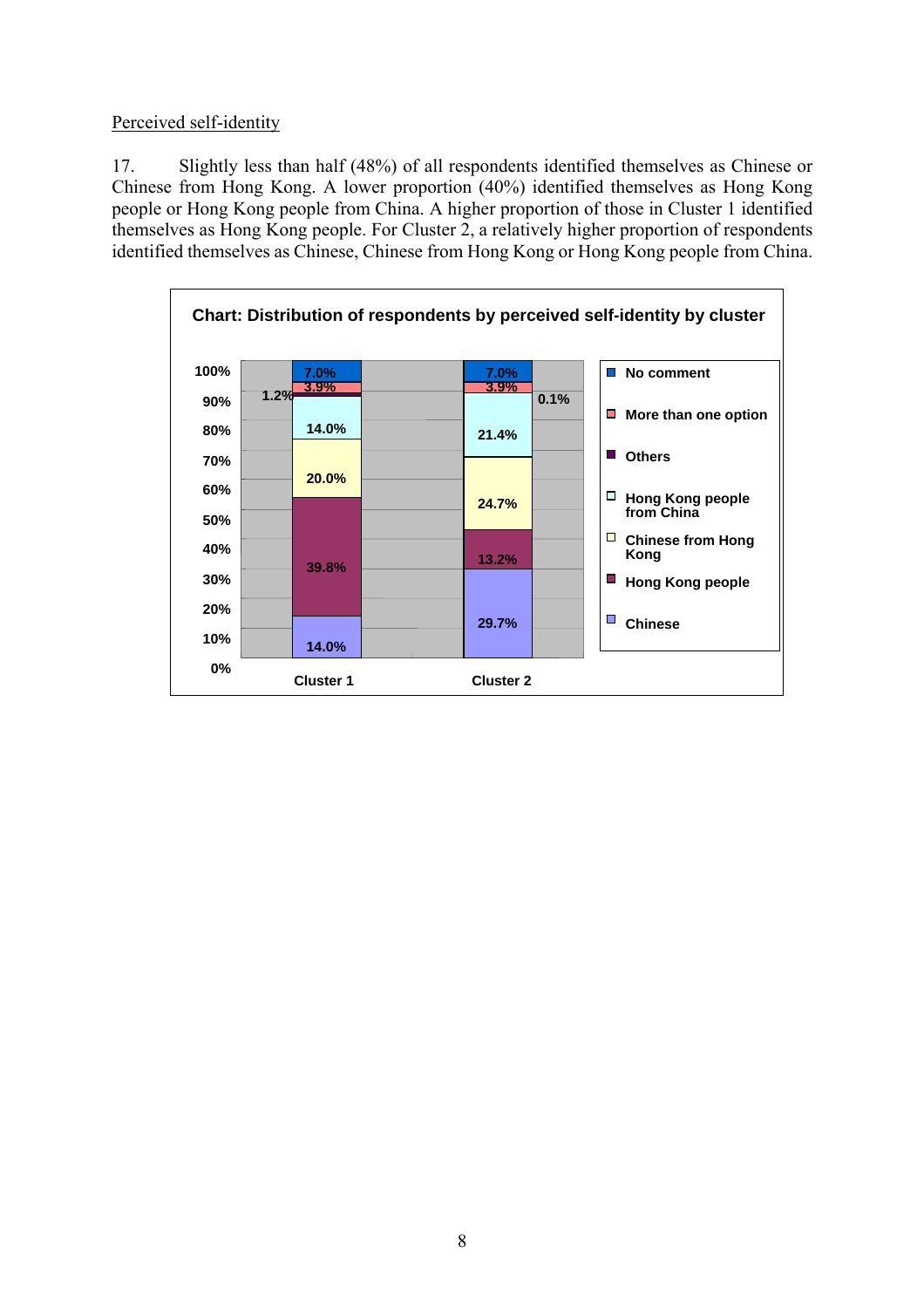## Dimensions of National identity

18. In addition to simple perception of self-identity, a more sophisticated approach was adopted in the survey. Seven items were included in the survey to tap the respondents' views towards different aspects of national identity. Three questions were found to be related to the civic dimension, two questions related to the birth/residence dimension and 2 related to the ethnic dimensions, as depicted in the table below:

| Q.  | <b>Item</b>   | <b>Dimensions</b> |                        |               |  |  |  |
|-----|---------------|-------------------|------------------------|---------------|--|--|--|
|     |               | <b>Civic</b>      | <b>Birth/residence</b> | <b>Ethnic</b> |  |  |  |
| 48. | 我在中國大陸出生      |                   |                        |               |  |  |  |
| 49. | 我是中國公民        |                   |                        |               |  |  |  |
| 50. | 我長期在中國大陸生活    |                   | N                      |               |  |  |  |
| 51. | 我尊重大陸的政治體制和法律 |                   |                        |               |  |  |  |
| 52. | 我覺得我是中國人      |                   |                        |               |  |  |  |
| 53. | 我會說普通話        |                   |                        |               |  |  |  |
| 54. | 我是華裔          |                   |                        |               |  |  |  |

## Civic dimension

19. Over half of all respondents considered that "I am a citizen of China" (53%) and "I feel I am Chinese" (74%) were very important or quite important to them. Nearly half (49%) considered that "I respect political and legal system in China" as very important or quite important to them. A much higher proportion of the respondents in Cluster 2 (70%) considered that "I am a citizen of China" was very important or quite important. The corresponding percentage for Cluster 1 was only 12%.

20. For the second question, a much higher proportion of the respondents in Cluster 2 (63%) considered that "respect to political and legal systems in China" was very important or quite important. The corresponding percentage for Cluster 1 was only 17%.

21. For the third question, the great majority of the respondents in Cluster 2 (97%) considered that "I feel I am Chinese" was very important or quite important. The corresponding percentage for Cluster 1 was only 21%. In other words, a much higher proportion of respondents in Cluster 2, as compared with those from Cluster 1, considered statements related to the civic dimension of national identity important.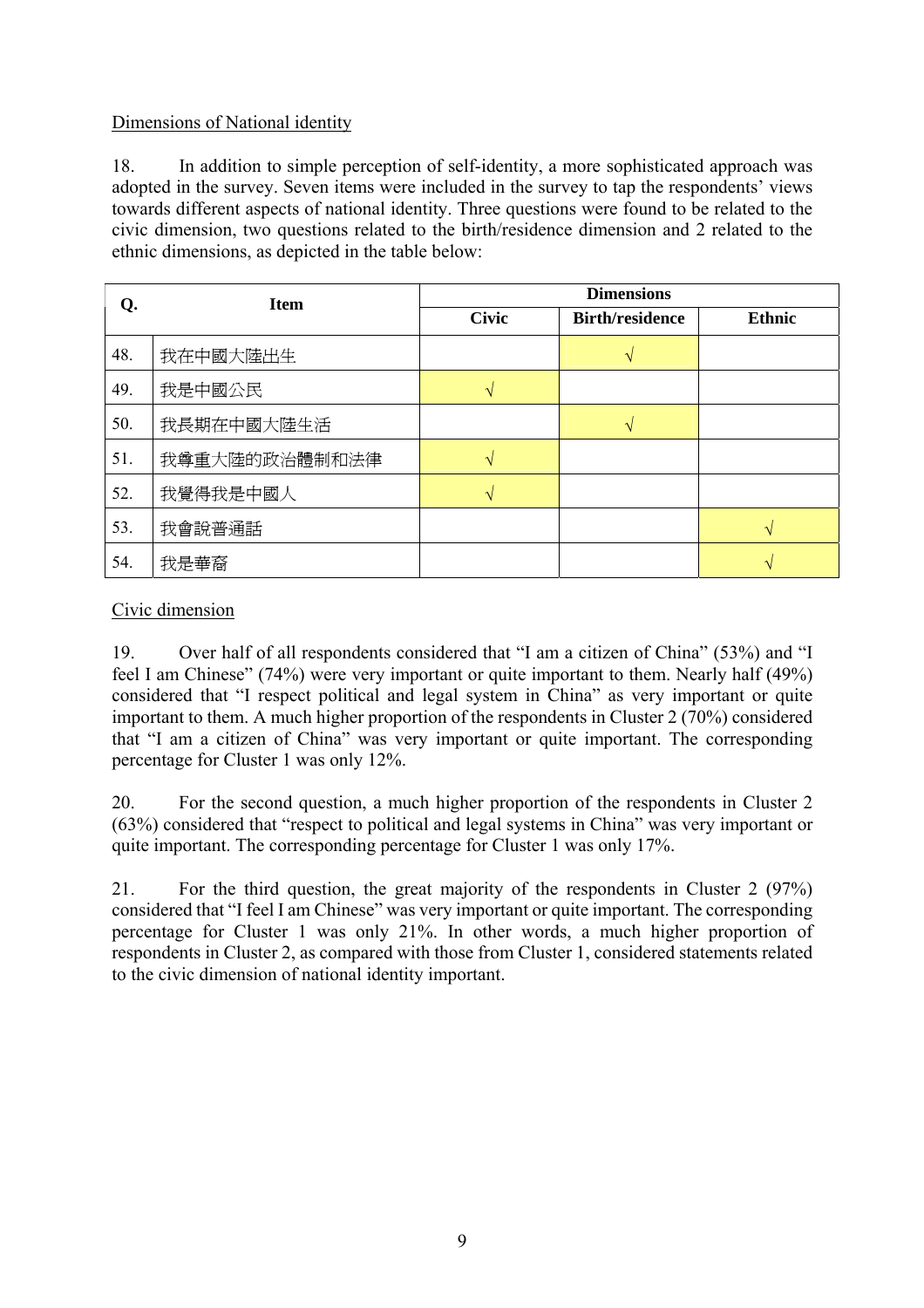## Birth/residence dimension

22. Two questions were related to the birth/residence dimension of national identity. As expected, given the historical background of Hong Kong status before 1997, not many considered having been born (25%) or lived for a long time (16%) in Mainland China quite important or very important. About 33% of respondents in Cluster 2 considered that having been born in Mainland China was very important or quite important. The corresponding percentage for Cluster 1 was even lower, at 6%.

23. For the second question, only about 20% of the respondents in Cluster 2 and 6% in Cluster 1 considered that having lived for a long time in Mainland China was very important or quite important.

## Ethnic dimension

24. For the ethnic dimension, on the other hand, more than half considered "I am able to speak Putonghua" (60%) and "I am ethnically Chinese" (52%) very important or quite important. About 74% of those in Cluster 2 considered "I am able to speak Putonghua" was very important or quite important. The corresponding percentage for Cluster 1 was much lower, at 27%.

25. About 64% of those in Cluster 2 considered that "I am ethnically Chinese" was very important or quite important. The corresponding percentage for Cluster 1 was only 24%.

## *National pride*

## General national pride - Allegiance

26. As pointed out in para.3 above, four questions were related to the domain of "allegiance" of general national pride. More than half of respondents agreed and strongly agreed that "I am proud of being Chinese" (accounting for 73% of respondents), "I believe that working hard myself will help the development of China" (51%), "I will pay more attention to incidents in Mainland China than those in other countries" (66%) and "I am glad that I am a citizen of China and not that of another country" (51%).

## General national pride - Superiority

27. Three questions were related to the "superiority" domain of general national pride. While about 41% of respondents agreed or strongly agreed that "China is in general much better than other countries", only about 15% agreed or strongly agreed that "even if China makes mistakes, we should still support it" and about 27% agreed or strongly agreed that "if" peoples from other countries are like Chinese, the world would be much better".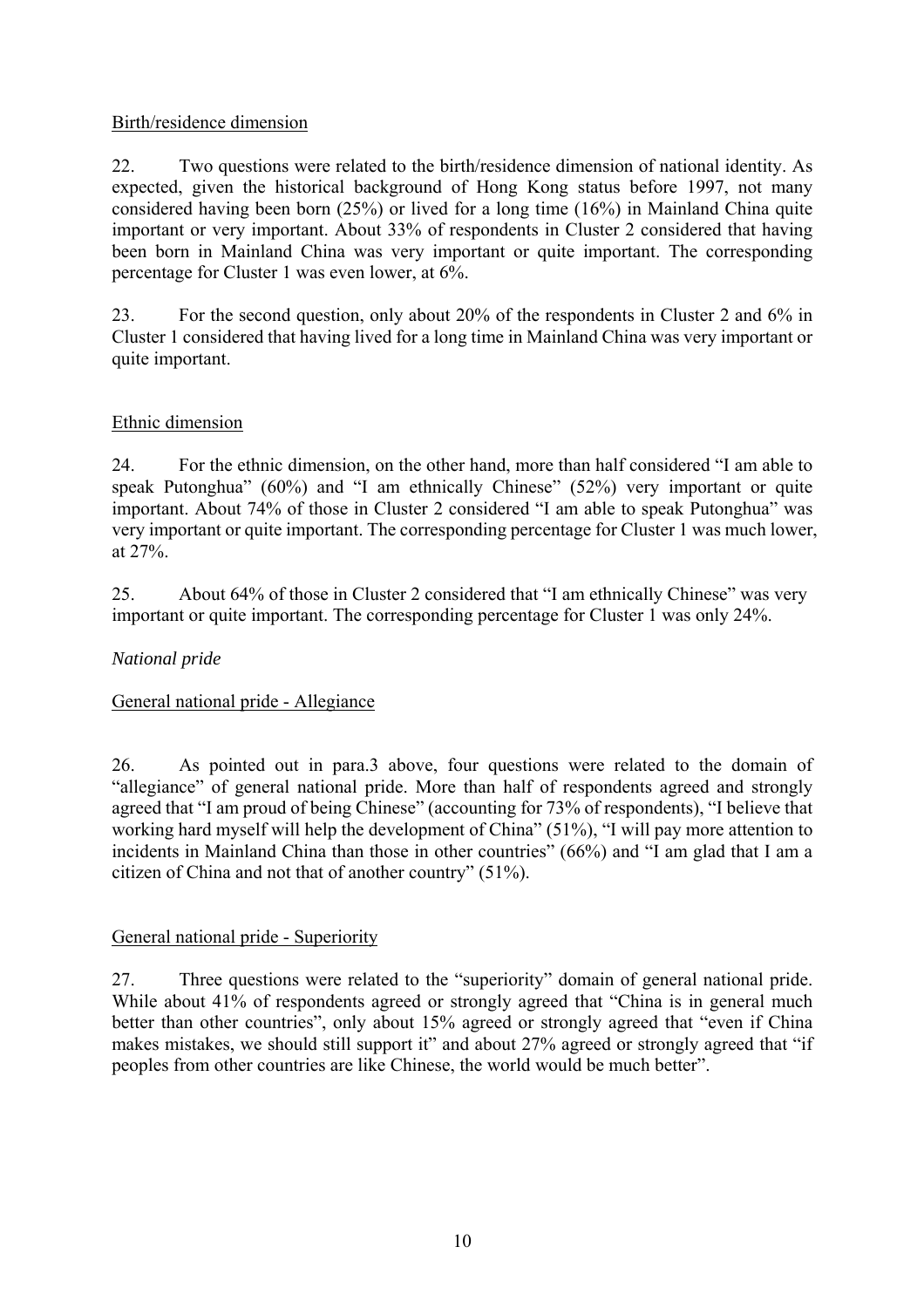## Overall general national pride index and sub-indexes

28. For all respondents, the average general national pride index was 3.12. The sub-index for the dimension of "allegiance" was 3.43 which was higher than the sub-index for the dimension of "superiority", at 2.71.

29. For respondents in Cluster 2, the majority (65%) had the general national pride index in the range of  $3.01 - 4.00$ , while for those in Cluster 1, more than half (57%) had an index in the range of  $2.01 - 3.00$ . This shows that respondents in Cluster 2 in general had a higher national pride when compared to those in Cluster 1.



30. For the general national pride sub-index (allegiance), the majority of respondents in Cluster 2 (73%) had an index in the range of  $3.01 - 4.00$ , while for those in Cluster 1, half (50%) had an index in the range of  $2.01 - 3.00$ . This shows that respondents in Cluster 2 in general had a higher national pride in the "allegiance" dimension when compared to those in Cluster 1.

31. For the general national pride sub-index (superiority), the majority of respondents in Cluster 2 (77%) had an index in a wider range of  $2.01 - 4.00$ , while for those in Cluster 1, the great majority (87%) had an index of 3.00 or below. This shows that respondents in Cluster 2 had a higher national pride in the "superiority" dimension when compared to those in Cluster 1.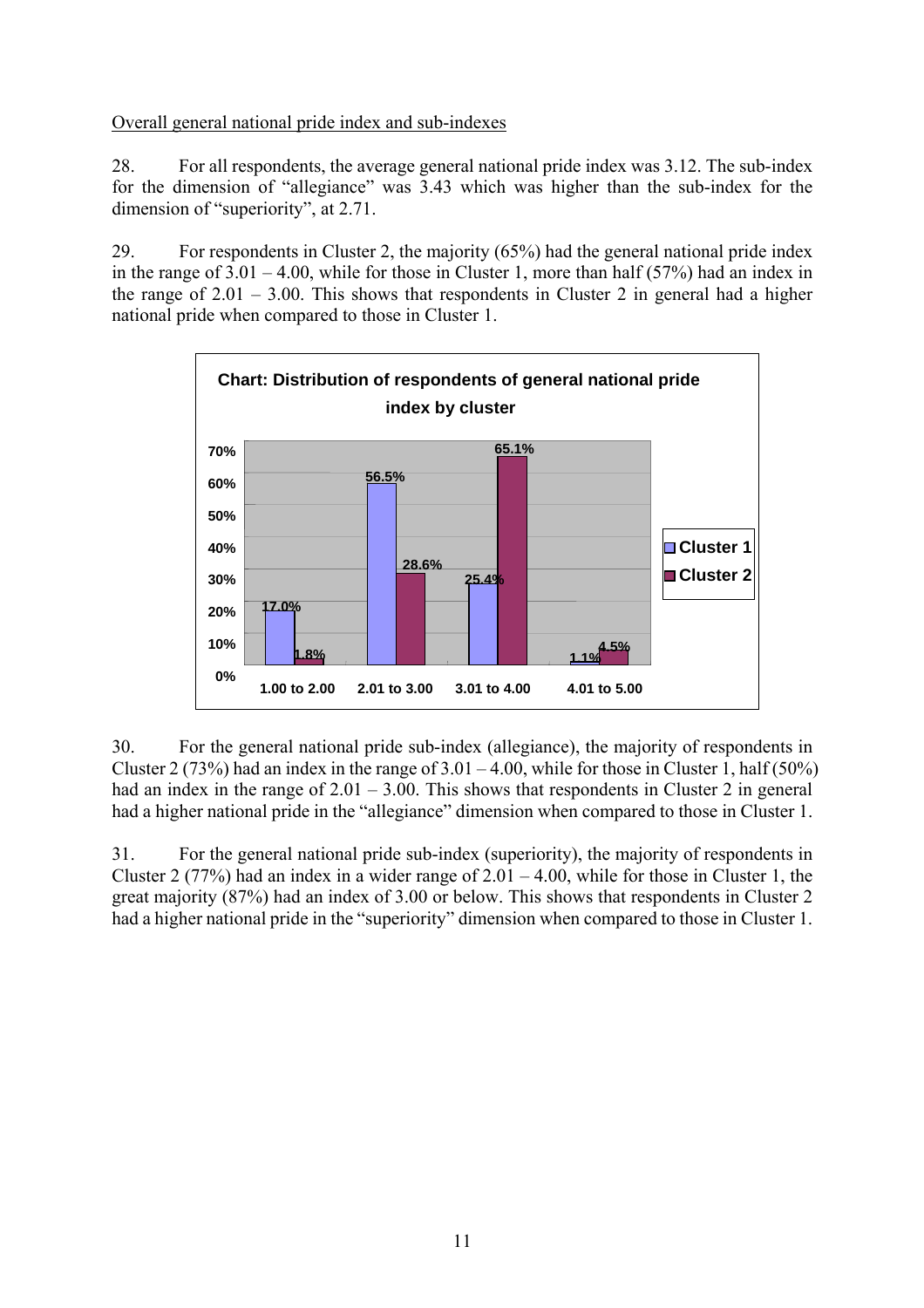32. When analyzed by the age of respondents, it may be seen from the chart below that the index and sub-indexes of general national pride increased with age. In other words, the older the respondents, the higher was their national pride.



33. When analyzed by the educational attainment of respondents, the general national pride index was slightly higher for respondents with lower level of education. In particular, the sub-index for dimension on "superiority" was significantly higher for those with lower level of education. For the sub-index for the dimension on "allegiance", on the other hand, it was only marginally higher for those with primary or junior secondary level of education.

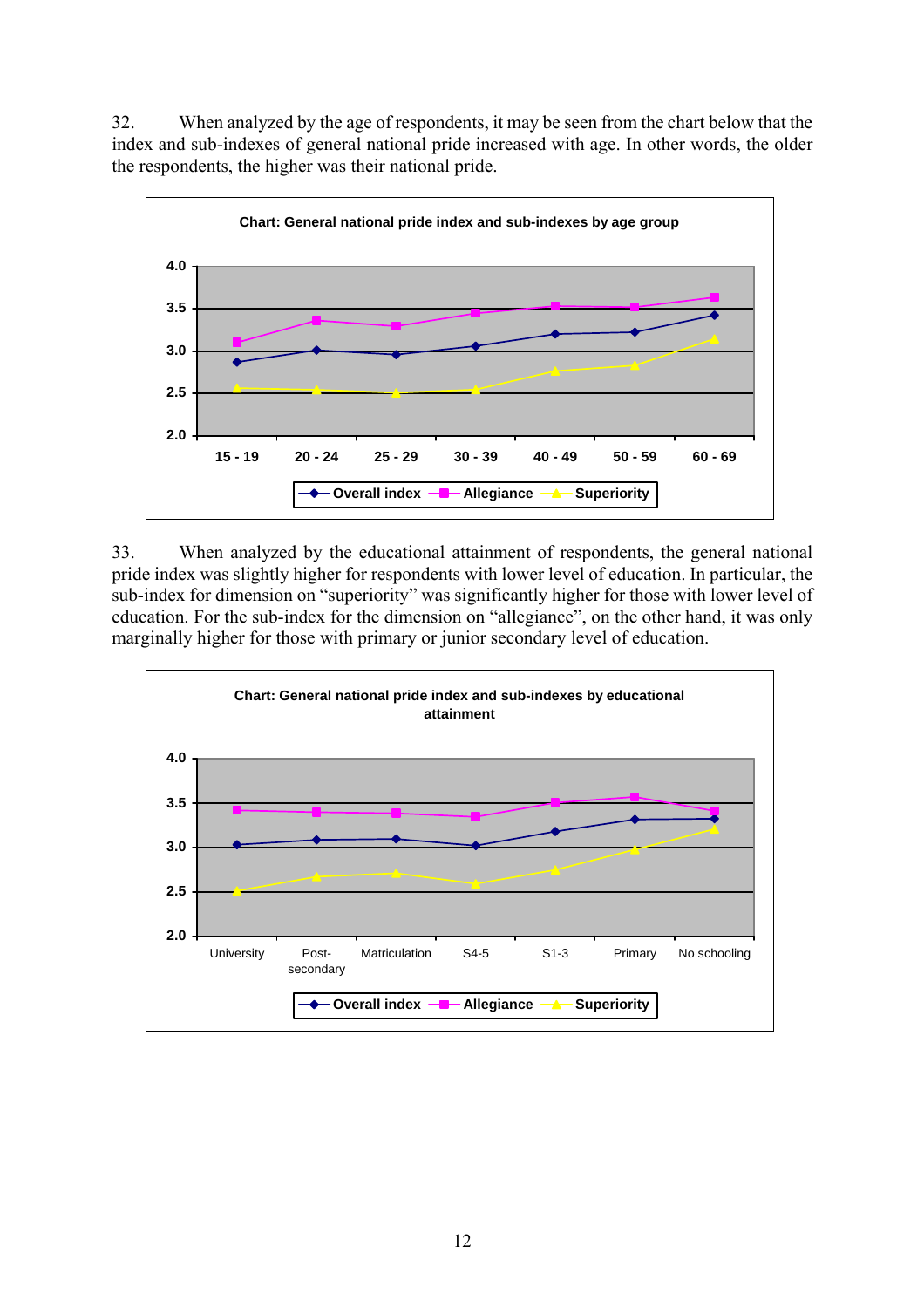34. When analyzed by the economic activity status of respondents, it may be noted from the chart below that the index was lowest for students and highest for retirees and home-makers. The sub-indexes were also lowest for students and highest for retirees and home-makers.



## *National pride in specific achievements*

National pride in specific achievements of the state

35. More than half of respondents were proud or very proud of the army (accounting for 58% of respondents), achievements in science and technology (70%), economic achievements (68%) and world political influence of China (64%). However, only a small proportion was proud or very proud of the social welfare system (17%) and democratic conditions of China  $(23%)$ .

## National pride in specific achievements of the nation

36. The majority of respondents were proud or very proud of entities related to the nation, including achievements in sports (accounting for 89% of respondents), literature and arts (73%), and history  $\&$  culture (80%), as well as the famous mountains and rivers and the vast territory of China (85%).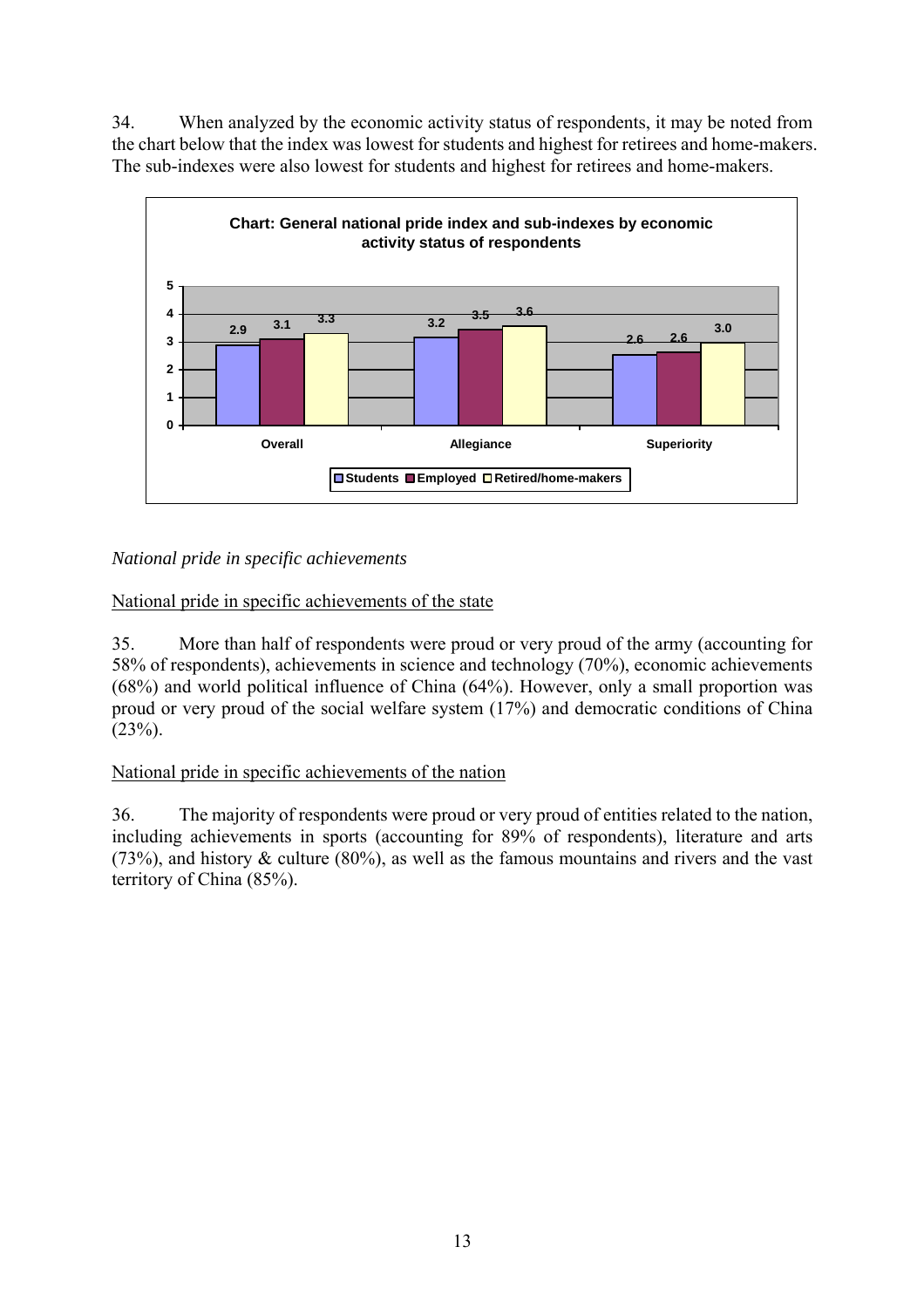## Overall national pride index in specific achievements and sub-indexes

37. For all respondents, the average national pride index in specific achievements was 3.49. The sub-index for the dimension related to the state was 3.15 which was much lower than the sub-index for the dimension related to the nation, at 4.00.

38. The great majority (91%) of respondents in Cluster 2 had the national pride index in specific achievements in the range of  $3.01 - 5.00$ , while for those in Cluster 1, the majority (85%) had an index in the range of  $2.01 - 4.00$ . This shows that respondents in Cluster 2 in general had a higher national pride in specific achievements when compared to those in Cluster 1.



39. For national pride in specific achievements sub-index (state), more than half (65%) of respondents in Cluster 2 had an index in the range of  $3.01 - 5.00$ , while for those in Cluster 1, the majority (74%) had an index in the range of  $2.01 - 4.00$ . This shows that respondents in Cluster 2 in general had a higher national pride in specific achievements related to the state when compared to those in Cluster 1.

40. For national pride in specific achievements sub-index (nation), nearly all respondents (96%) in Cluster 2 had an index in a wider range of  $3.01 - 5.00$ . The corresponding percentage for those in Cluster 1 was lower, at 69%. This shows that respondents in Cluster 2 had a higher national pride in specific achievements related to the nation when compared to those in Cluster 1.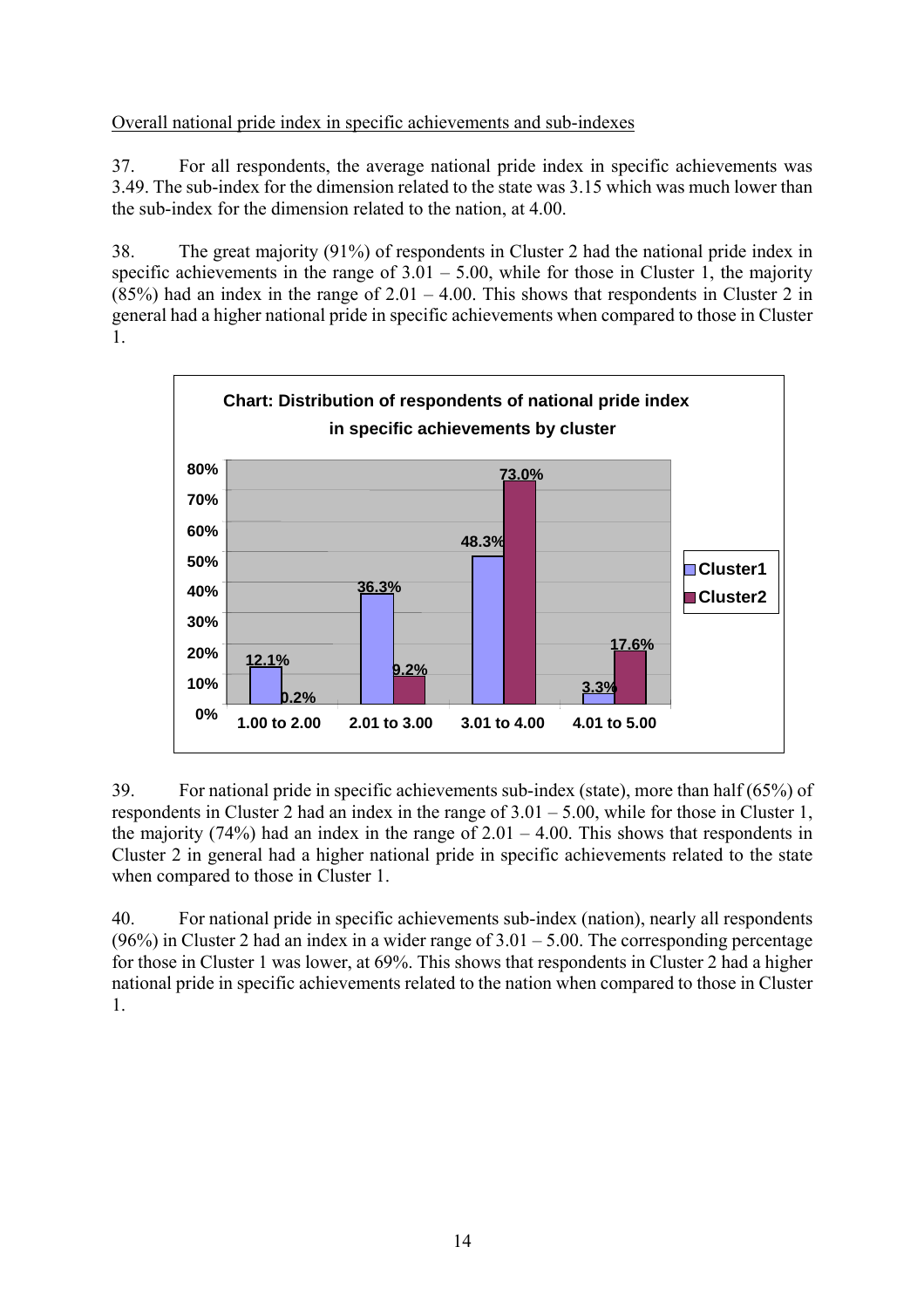41. When analyzed by the age of respondents, as shown in the chart below, the national pride index in specific achievements and its sub-index for the state dimension increased with age. The sub-index for the nation dimension was also relatively higher for respondents in the age range of  $20 - 29$  and lower for those aged  $15 - 19$ .



42. When analyzed by the educational attainment of respondents, it may be noted from the chart below that those with lower levels of education had a marginally higher overall national pride index in specific achievements. While the sub-index for the state dimension was higher for those with lower level of education, the sub-index for the nation dimension was higher for those with higher level of education.

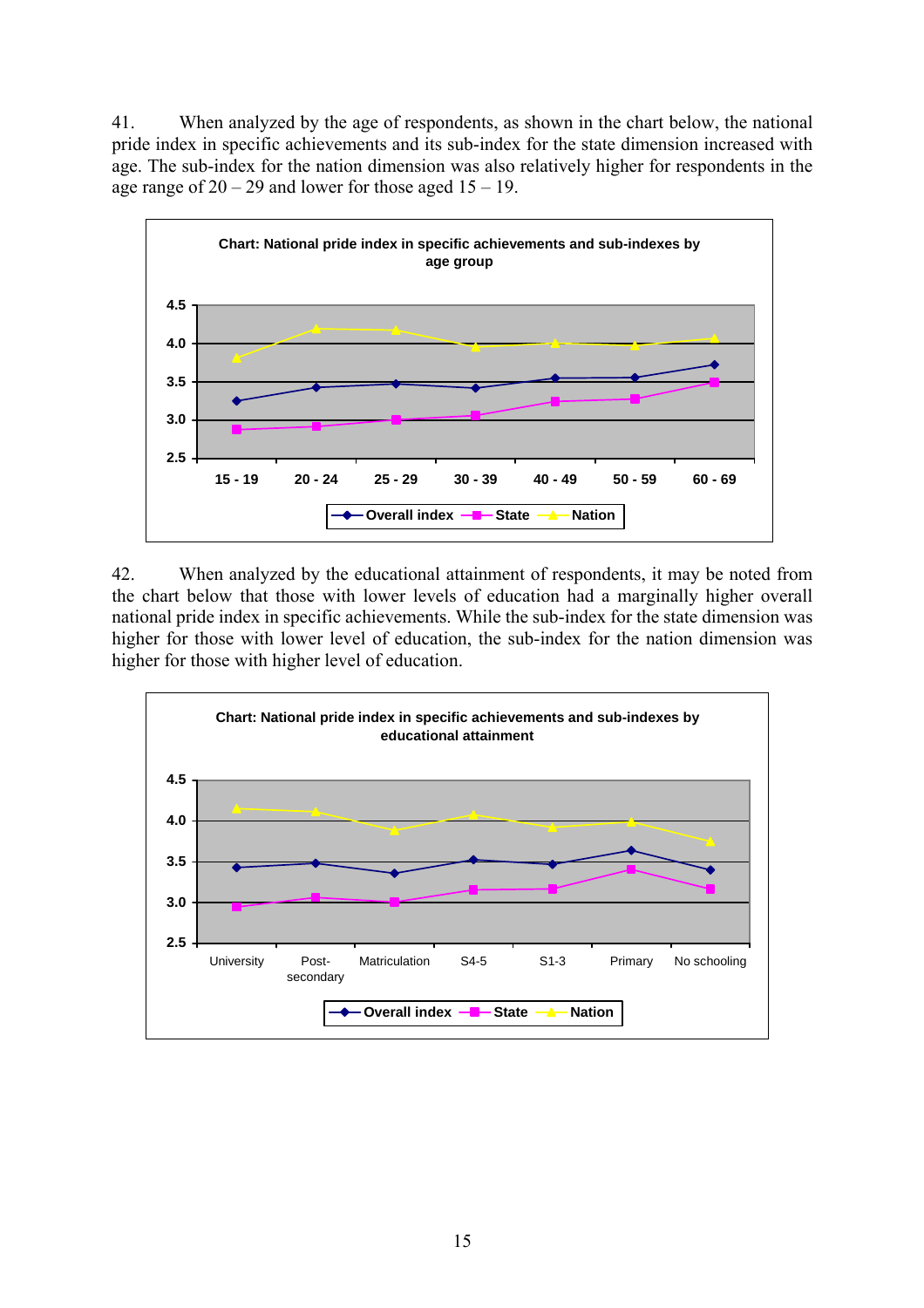43. When analyzed by the economic activity status of respondents, it may be noted from the chart below that the index was lowest for students and highest for retirees and home-makers. The sub-index (state) was also lowest for students and highest for retirees and home-makers.



## *Views related to national identity*

## *Actions to show allegiance to China*

44. Less than half (38%) of all respondents agreed or strongly agreed that "public schools in Hong Kong should conduct national flag hoisting ceremony every day". Slightly more than half (51%) agreed or strongly agreed that "we should match up macroeconomic adjustment plans of the central government of China that affect Hong Kong, regardless of whether such plans will bring benefit to Hong Kong or not". The percentage was much higher, at 69%, for those who agreed or strongly agreed that "Hong Kong's economic and political development should not hurt national interest".

45. Comparing respondents in Clusters 1 and 2, a higher proportion of respondents in Cluster 2 agreed or strongly agreed with statements related to actions to show allegiance to China. In other words, a higher proportion of respondents in Cluster 2, as compared with those in Cluster 1, supported actions that reflected allegiance to China.

## *Actions that were considered as unpatriotic*

46. As regards actions that could be regarded as not patriotic, only a small proportion (13%) agreed or strongly agreed that "criticizing the central government" was not patriotic. A slightly higher proportion (20%) agreed or strongly agreed that "asking foreign governments to put pressure on China to promote democracy and human right" was not patriotic. And about 23% agreed or strongly agreed that "criticizing China affairs in front of foreign governments" were not patriotic. Over half of respondents disagreed that these actions were unpatriotic.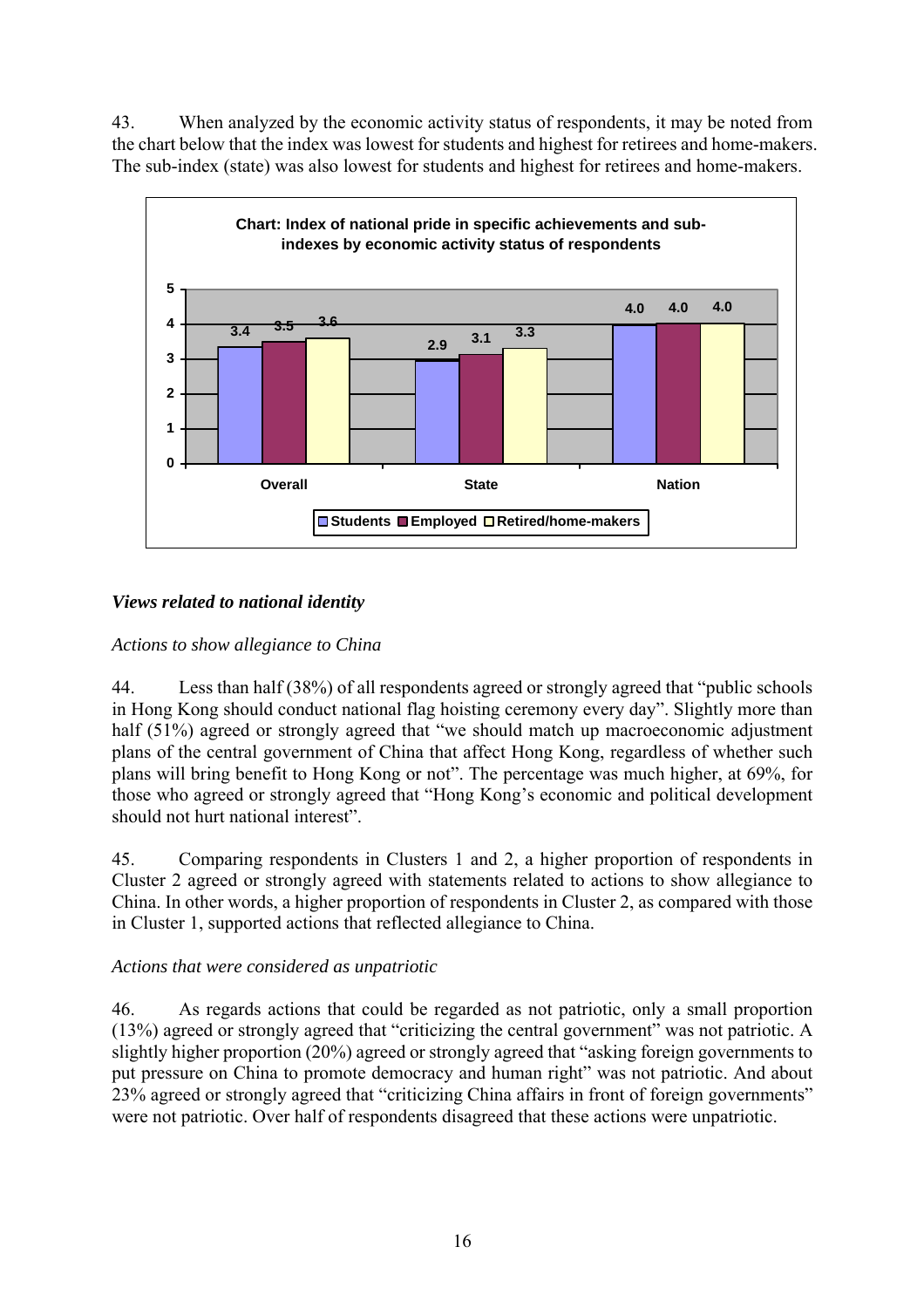47. For actions that were considered as not patriotic, the views of respondents in Clusters 1 and 2 were quite similar. For example, only a small proportion of respondents in both Clusters 1 and 2 were of the view that "criticizing the central government", "asking foreign governments to put pressure on China to promote democracy and human right" and "criticizing China affairs in front of foreign governments" were not patriotic.

## *Views about Mainland China*

#### *Satisfaction with conditions in Mainland China*

48. The majority of respondents (74%) were quite satisfied or very satisfied with economic development of Mainland China. About 46% were also quite satisfied or very satisfied with the daily living conditions in Mainland China, and a slightly lower proportion (42%) were quite satisfied or very satisfied with employment opportunity there. However, only a small proportion were quite satisfied or very satisfied for other conditions like law and order (12%), freedom of speech (16%), rule of law (15%) and incorruptibility of officials in Mainland China (7%).

49. Concerning the daily living conditions in Mainland China, more than half of respondents (53%) in Cluster 2 were quite satisfied or very satisfied. For those in Cluster 1, on the other hand, only about 29% were quite satisfied with the daily living conditions in Mainland China.

50. More than half of respondents in both Clusters 1 and 2 were not quite satisfied or highly dissatisfied with law and order, freedom of speech, rule of law and incorruptibility of officials in Mainland China. The proportion of respondents who were satisfied, on the other hand, was relatively higher for respondents in Cluster 2, as compared with those in Cluster 1.

51. On the other hand, more than half of respondents in Clusters 1 and 2 were quite satisfied or very satisfied with economic development in Mainland China. A higher proportion of respondents in Cluster 2, as compared with those in Cluster 1, were satisfied with economic development in Mainland China.

52. Views of respondents on employment opportunities in Mainland China were quite divided. While about 32% of respondents in Cluster 1 and 46% of those in Cluster 2 were satisfied with employment opportunities in Mainland China, about 44% of those in Cluster 1 and 36% of those in Cluster 2 were not satisfied.

## *Confidence in China*

53. The majority of all respondents agreed or strongly agreed that the international status of China was improving continuously in different aspects, including politics (accounting for 88% of respondents), economy (93%), military (80%), sports (94%) and arts (75%).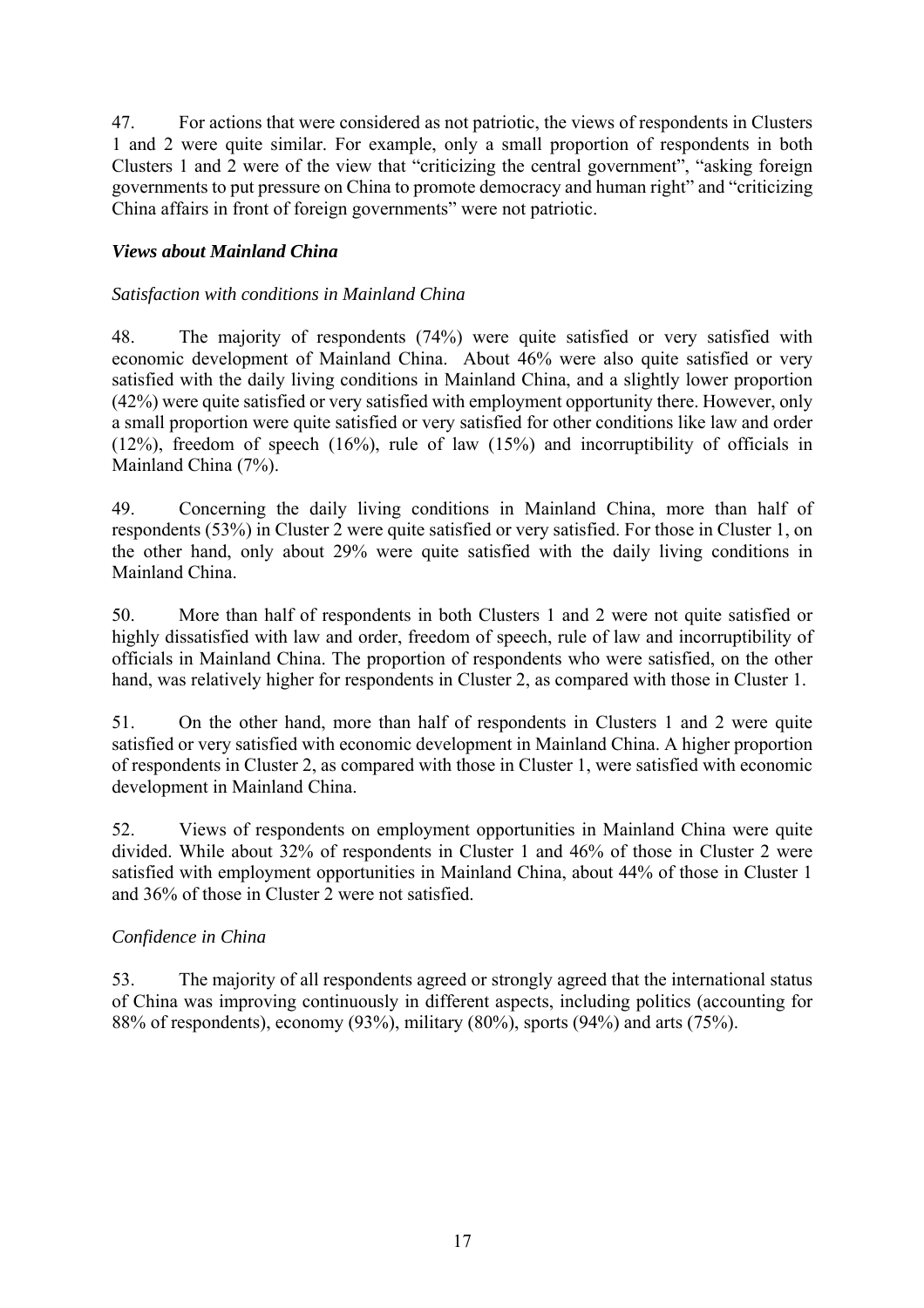## *Global citizenship*

54. The majority of respondents had positive views on different responsibilities of being global citizens. Over 80% agreed or strongly agreed that "Hong Kong people and government have the moral responsibility to provide economic aid to people affected by disasters in poor countries" (84%), "people from different countries or cultures should follow universal values such as human right of the world" (90%), "making friends with others should not be affected by their racial or religious backgrounds" (94%), and "the United Nations should take intervention measures against countries infringing human rights" (85%).

## *Sense of belonging to Hong Kong*

55. Three items were used to measure respondents' sense of belonging to Hong Kong. The majority of respondents agreed or strongly agreed that "I am very concerned about Hong Kong society" (accounting for 86% of respondents), "Hong Kong is my home" (96%) and "I hope my children will regard Hong Kong as their home" (79%).

56. Similar questions were asked in previous rounds of surveys conducted in 1998, 2000 and 2002. The percentages of respondents who agreed that "I am very concerned about Hong Kong society" and "Hong Kong is my home" showed an increase over time.

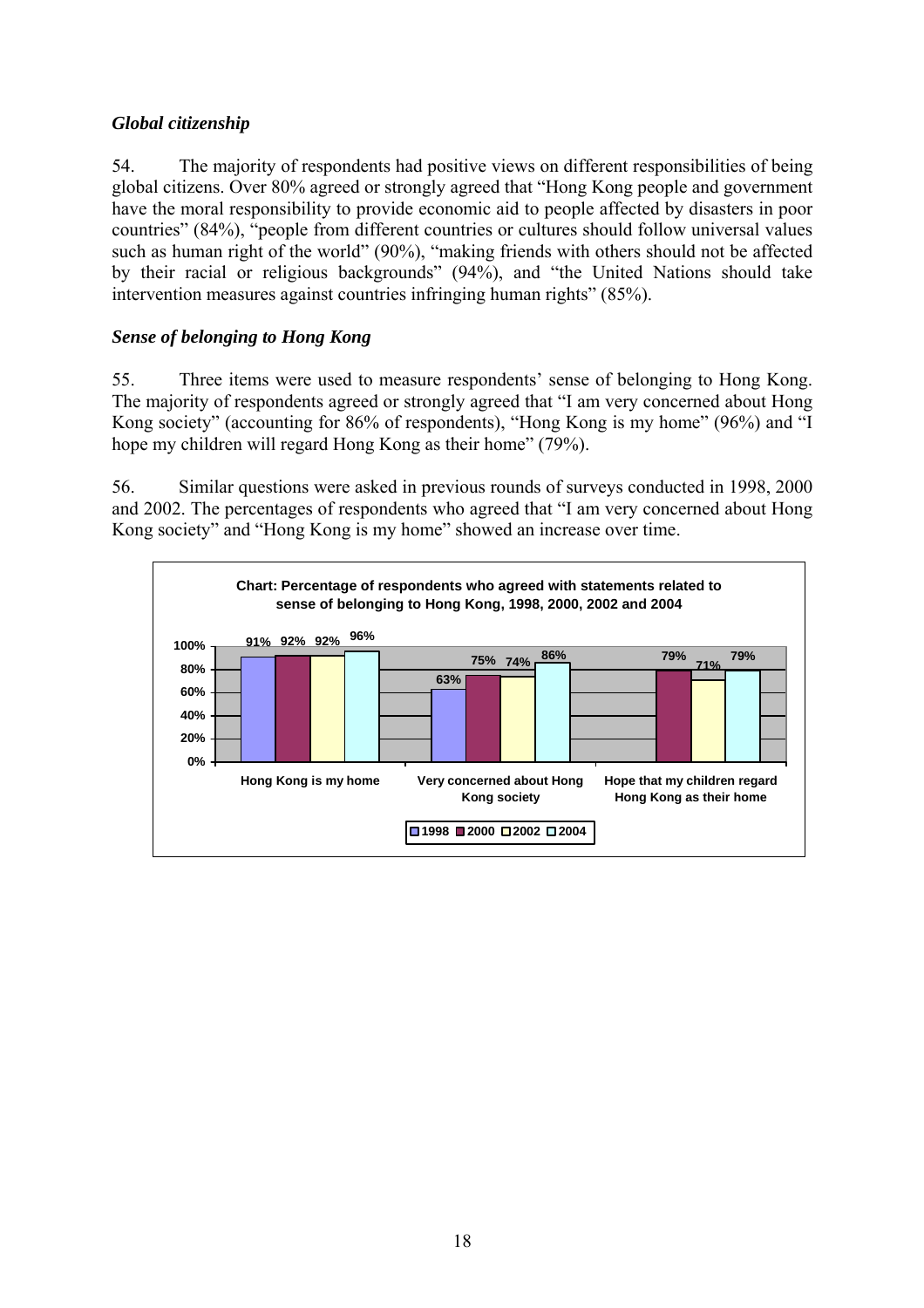## *Index of sense of belonging to Hong Kong*

57. For all respondents, the average index of sense of belonging to Hong Kong was 3.99. The great majority of respondents (95%) ranked quite high in their sense of belonging to Hong Kong, with the index greater than 3.00. The index of sense of belonging to Hong Kong for respondents in both Clusters 1 and 2 was quite similar. A slightly higher proportion of those in Cluster 2, as compared with that of Cluster 1, had an index above 4.00.



58. When analyzed by the age of respondents, as shown in the chart below, the index increased slightly with age. The index was relatively lower for respondents in the age range of 15 – 29 and higher for those aged 40 or above.

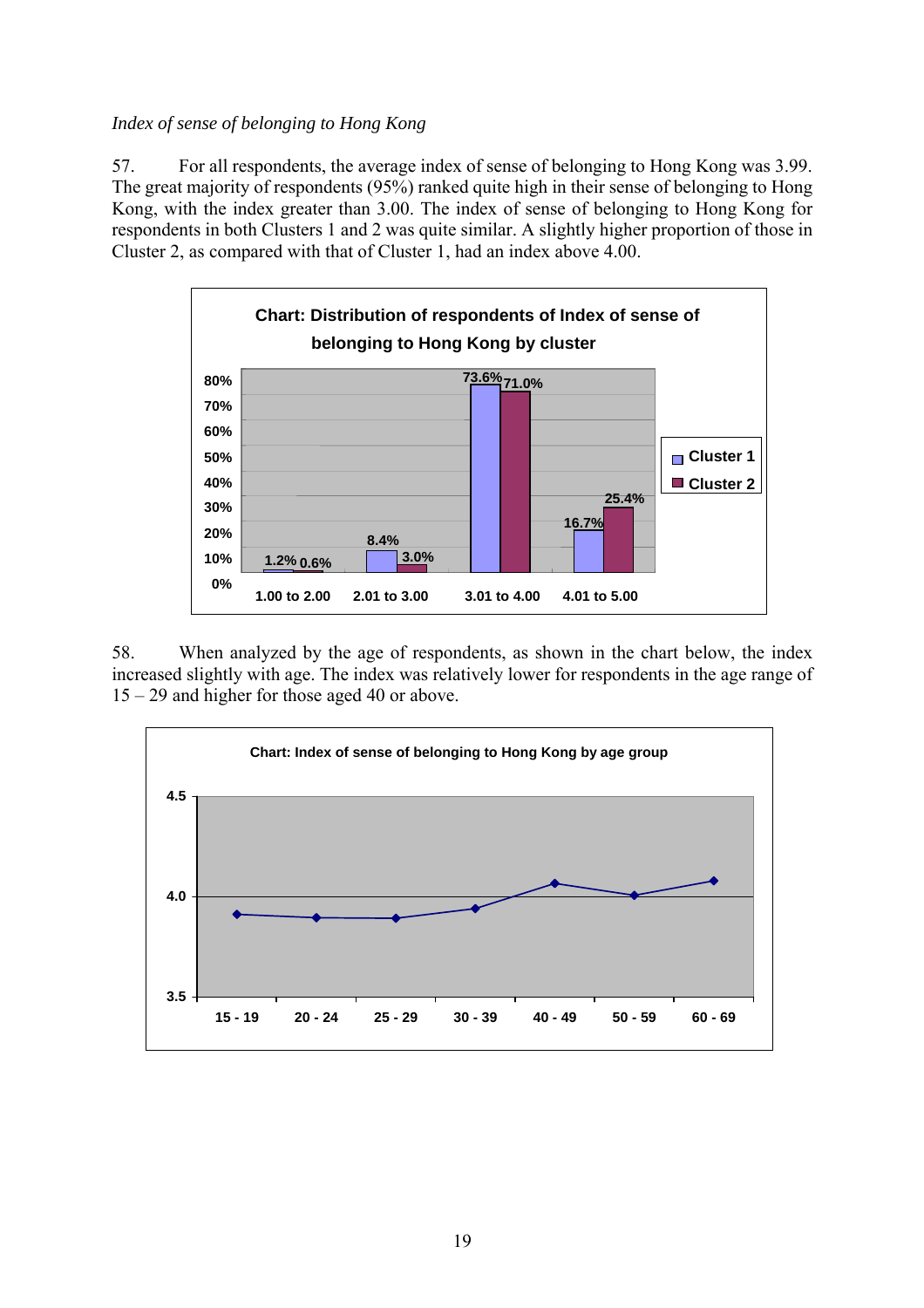59. When analyzed by the educational attainment of respondents, those with lower levels of education had a marginally higher index of sense of belonging to Hong Kong. The index was slightly higher for respondents with junior secondary education and lower for those with university education.



# *Confidence in Hong Kong*

60. More than half of respondents (58%) agreed or strongly agreed with the statement that "I have confidence in Hong Kong's economic situation in the coming two years". For political situation, the percentage of respondents who had confidence was lower, with slightly less than half (48%) agreed or strongly agreed with the statement that "I have confidence in Hong Kong's political situation in the coming two years".

61. Similar questions were asked in previous rounds of surveys conducted in 1998, 2000 and 2002. The percentages of respondents who agreed that they had confidence in Hong Kong's economic and political situation in the coming two years were higher in 2004, as compared that those in previous years.

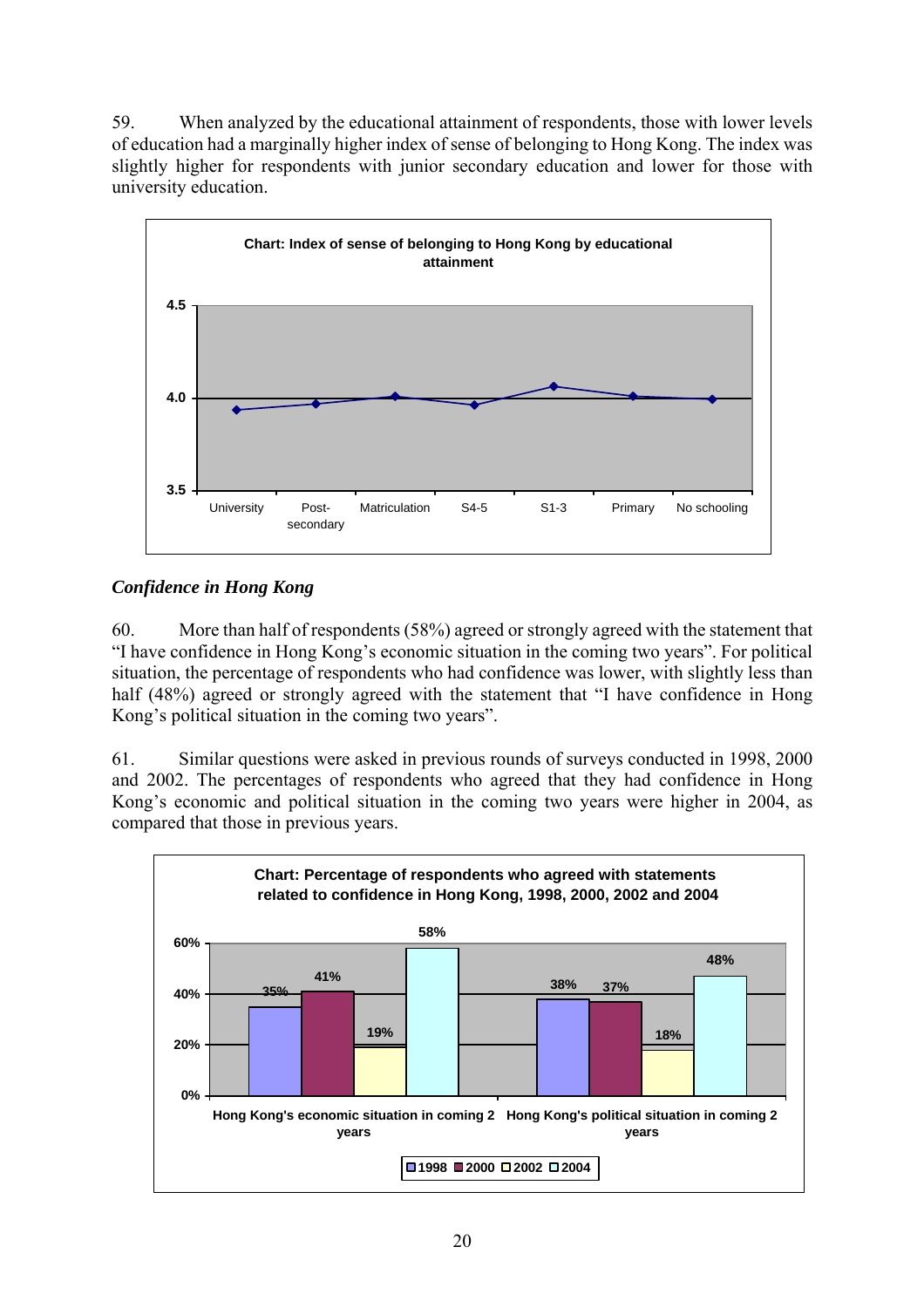62. More than half of respondents in Cluster 2 had confidence in Hong Kong's political (accounting for 51% of respondents in Cluster 2) and economic situations (63%) in the coming two years. For those in Cluster 1, on the other hand, the proportion who had confidence was lower, with the percentage who had confidence in the region of 38% for political situation and 47% for economic situation.

63. When analyzed by the age of respondents, it may be noted from the chart below that in 2004 a higher proportion of youth aged 15 – 24 had confidence in Hong Kong's economic and political situation in the coming two years. The percentage who had confidence in Hong Kong's political situation in the coming two years was lowest for those in the age group  $25 -$ 49.

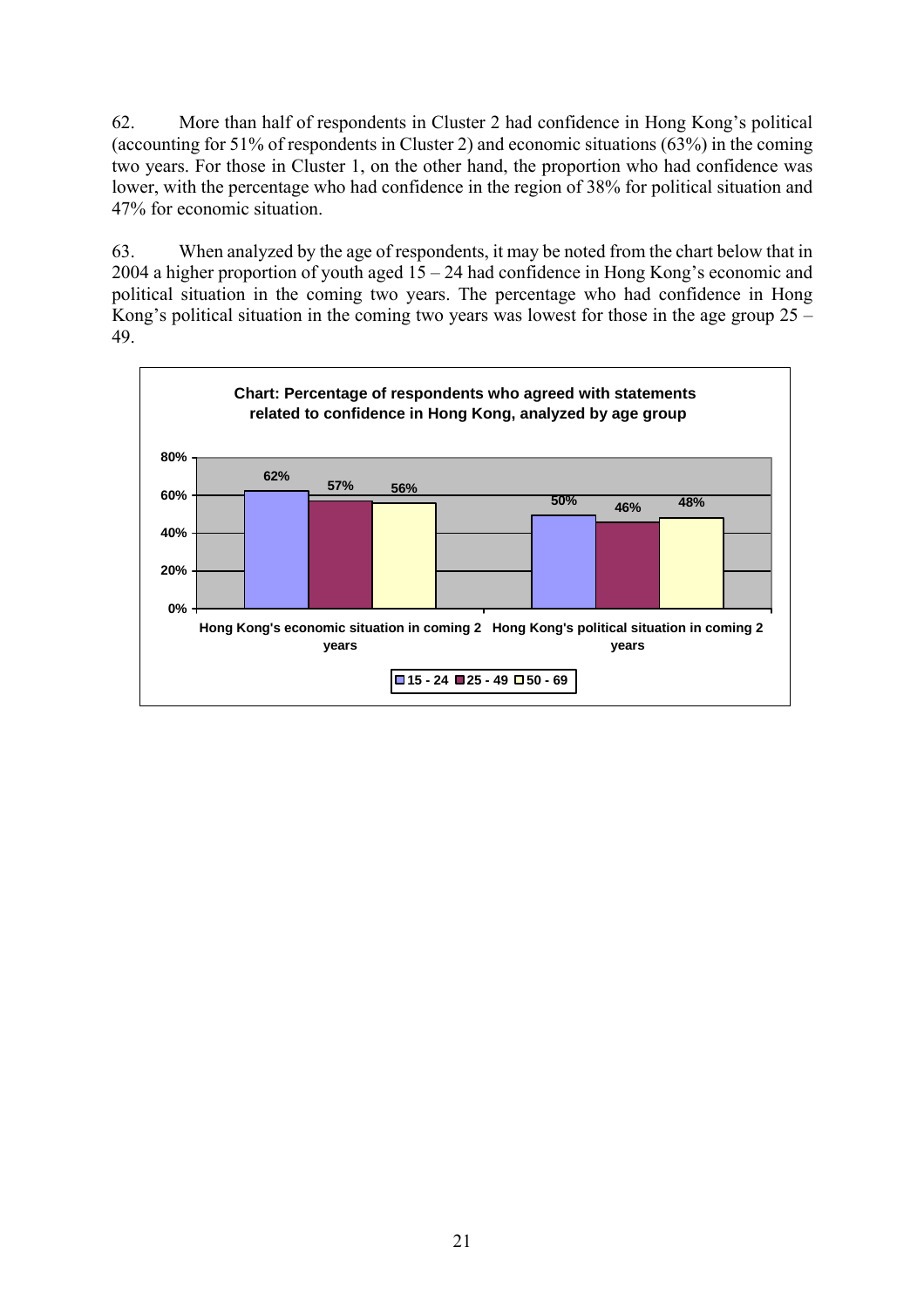64. When analyzed by the educational attainment of respondents, it may be noted from the chart below that in 2004 while a higher proportion of those post-secondary education and above had confidence in Hong Kong's economic situation in the coming two years, a higher proportion of those who primary education and below had confidence in Hong Kong's political situation in the coming two years.



## *Intention to emigrate*

65. Only about 2% of respondents admitted that they were returned emigrants. For the greater majority (98%) who said that they were not returned emigrants, about 23% indicated that they would definitely not consider emigrating even though they were able to do so. And 56% indicated they would definitely or likely not consider emigrating even though they were able to do so. Only about 28% indicated they definitely or likely consider emigrating if they were able to do so. A higher proportion of those in Cluster 2, as compared with those in Cluster 1, indicated that they would definitely not consider emigrating even though they were able to do so.

## *Civil behaviour and personal values*

#### *Uncivil behaviour*

66. Three aspects of civility were included in the survey, namely tolerance towards uncivil behaviour, respect for rights and rule of law. Six questions asked in the survey were related to uncivil behaviour causing inconvenience to others or affecting the environment. The survey findings showed that less than one third of respondents always or most of the time encountered uncivil behaviour. The percentage ranged from 11% for "making loud noises at night near domestic premises" to as high as 31% for "using foul languages in public". More than one third of respondents indicated that they sometimes or occasionally encountered uncivil behaviour. The percentage was relatively higher for "smoking in non-smoking areas" (40%) and "polluting public areas" (40%) and lower for "making loud noises at night near domestic premises" (29%).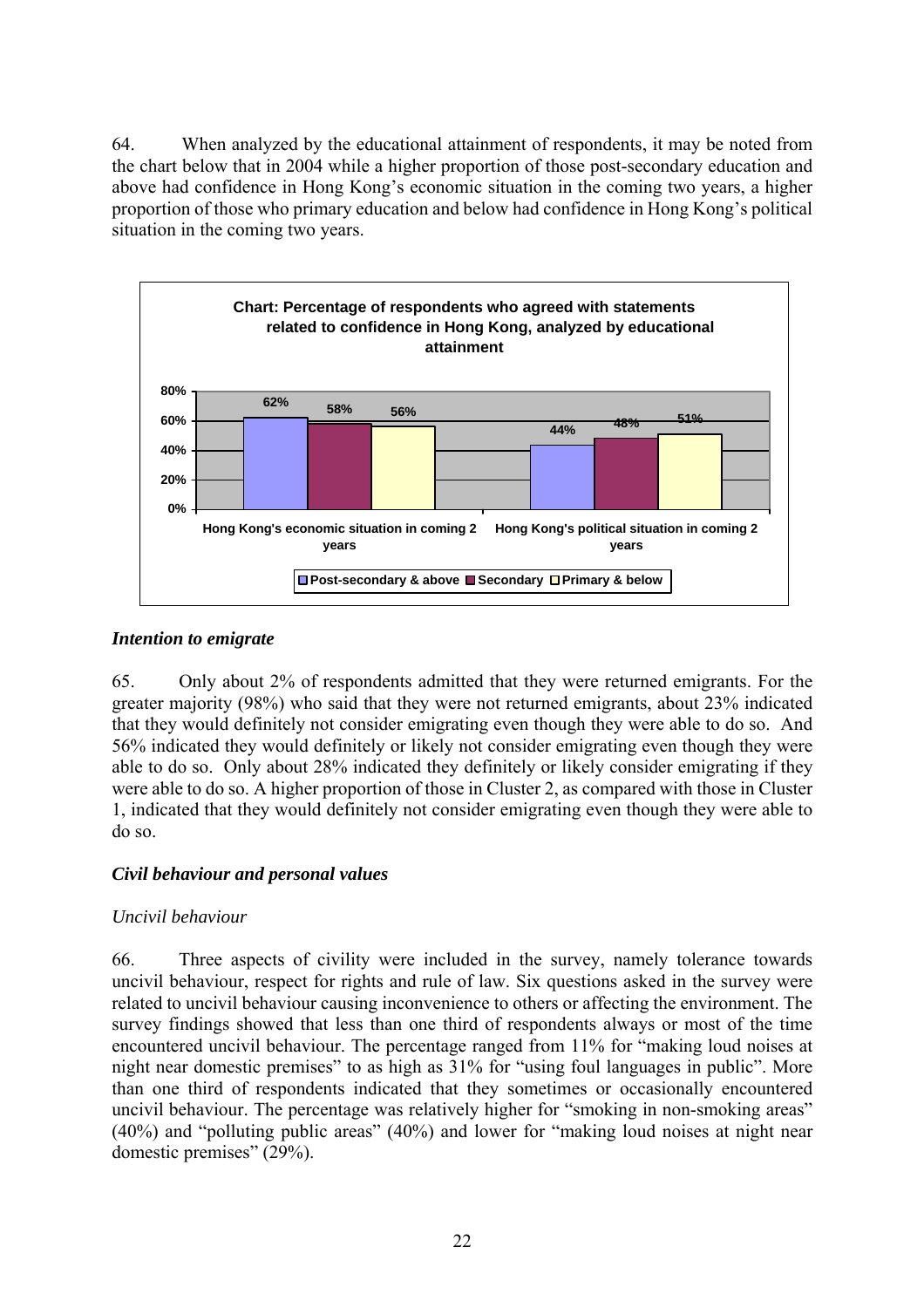67. As regards acts of politeness, one question was asked in the survey on "giving up seats to elderly, children or disabled in public transport vehicles". Slightly more than one quarter (27%) indicated that they always or most of the time saw people giving up seats to elderly, children or disabled in public transport vehicles. About half indicated that they sometimes encountered such behaviour.

## *Attitudes towards of uncivil behaviour*

68. When asked about their reactions towards uncivil behaviour, people tended to be less tolerant towards misbehaviour. More than half of respondents would react by either speaking up or asking those in charge to stop such acts, or would leave the scene immediately for acts like "jumping queue" (82%), "smoking in non-smoking areas" (75%), "polluting public areas" (67%) and "use fouling languages in public" (54%). It may be worth noting that for acts like "using foul languages", as high as 43% indicated that they would show no reaction.

## *Index of uncivil behaviour*

69. For all respondents, the average index of uncivil behaviour was 3.18. Over half of respondents (56%) ranked quite high in their perceived level of uncivil behaviour in Hong Kong, with the index greater than 3.00.

## *State of social morality*

70. As another indication of social morality in Hong Kong, respondents were asked if they were satisfied with the present state of social morality. The opinion of respondents was mixed. About 44% indicated that they were quite satisfied while another 42% indicated that they were not quite satisfied.

71. More than half of respondents (54%) considered that on the whole the state of social morality in Hong Kong had improved in recent years, while about one third indicated that there was no change. Only about 10% considered that the state of social morality in Hong Kong had worsened.

## *Personal values*

## *Post-material values*

72. Different measures were used in the society to gauge people's perception of values important to a civil society. Respondents in general were more supportive of values that were considered as important in a civil society. More than half agreed or strongly agreed that family and friends were more important than career and money (66%). Nearly half (48%) agreed or strongly agreed that environmental protection was more important than economic development, while 37% considered that the two were equally important. Only a small proportion (19%) agreed or strongly agreed that material life was more important than spiritual life. Views of respondents in both Clusters 1 and 2 were quite similar.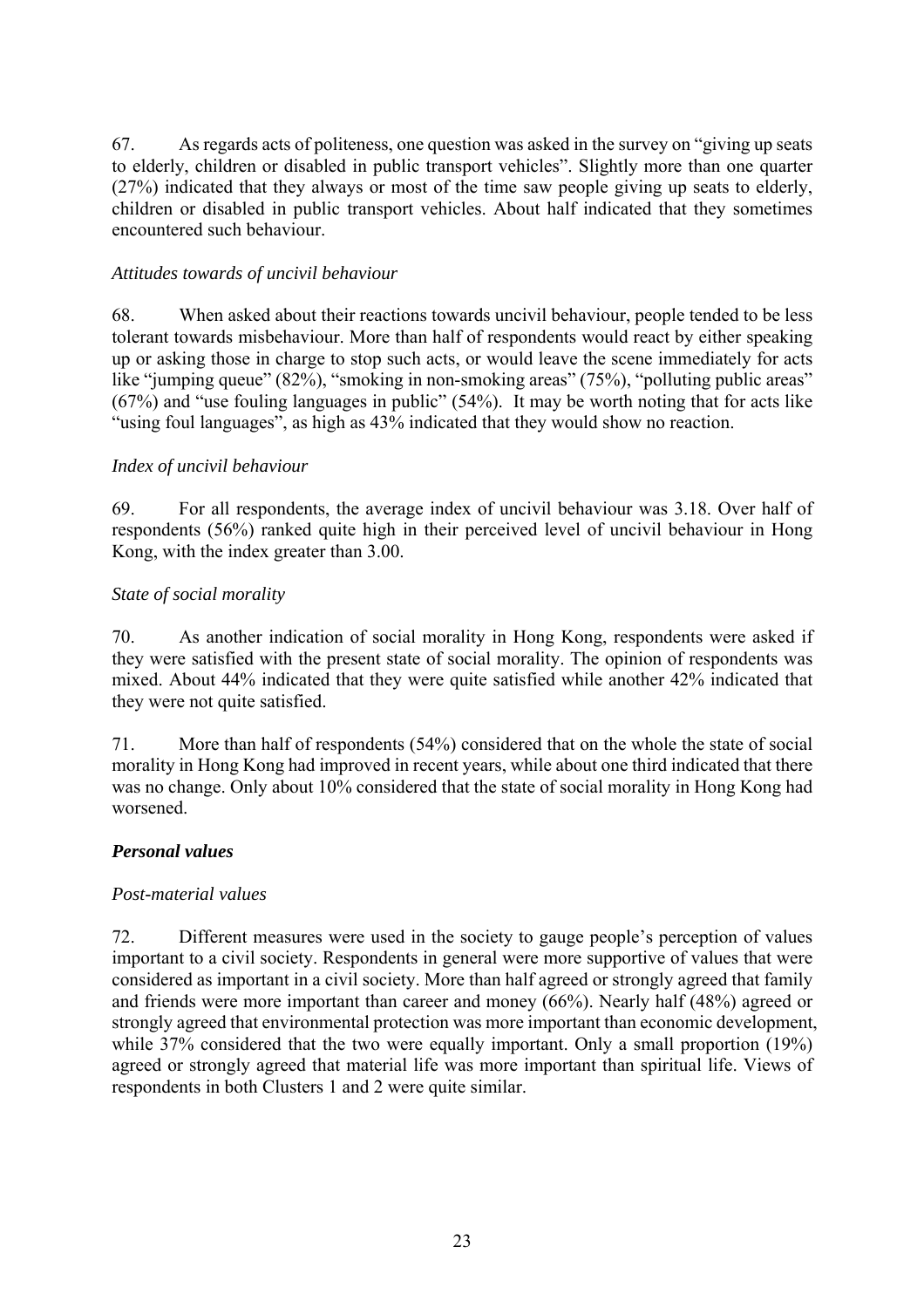## *Democratic values*

73. More than half of respondents were supportive of democratic development like guaranteeing freedom to demonstrate even though demonstration might cause certain inconvenience (accounting for 83% of respondents) and election of the Chief Executive (59%) and Legislative Councillors (59%) by universal suffrage as soon as possible. About 50% considered that the human rights conditions in Hong Kong had worsened after the handover in 1997. The views of respondents in Clusters 1 and 2 were quite similar.

74. A similar question was asked in previous rounds of surveys conducted in 1998, 2000 and 2002 on whether human right condition had worsened after the handover. The percentage of respondents who agreed that human rights conditions had worsened after the handover showed an increasing trend over time. Nevertheless, the percentage (at 50%) in 2004 was lower than that in 2002 (57%).



## *Rights assessments*

75. As regards people's perception of current condition regarding the rule of law, human right protection and press freedom in Hong Kong, the great majority agreed or strongly agreed that human rights protection was satisfactory (accounting for 73% of respondents), rule of law was upheld in Hong Kong (92%) and press freedom was protected in Hong Kong (80%). Views of respondents in Clusters 1 and 2 were quite similar.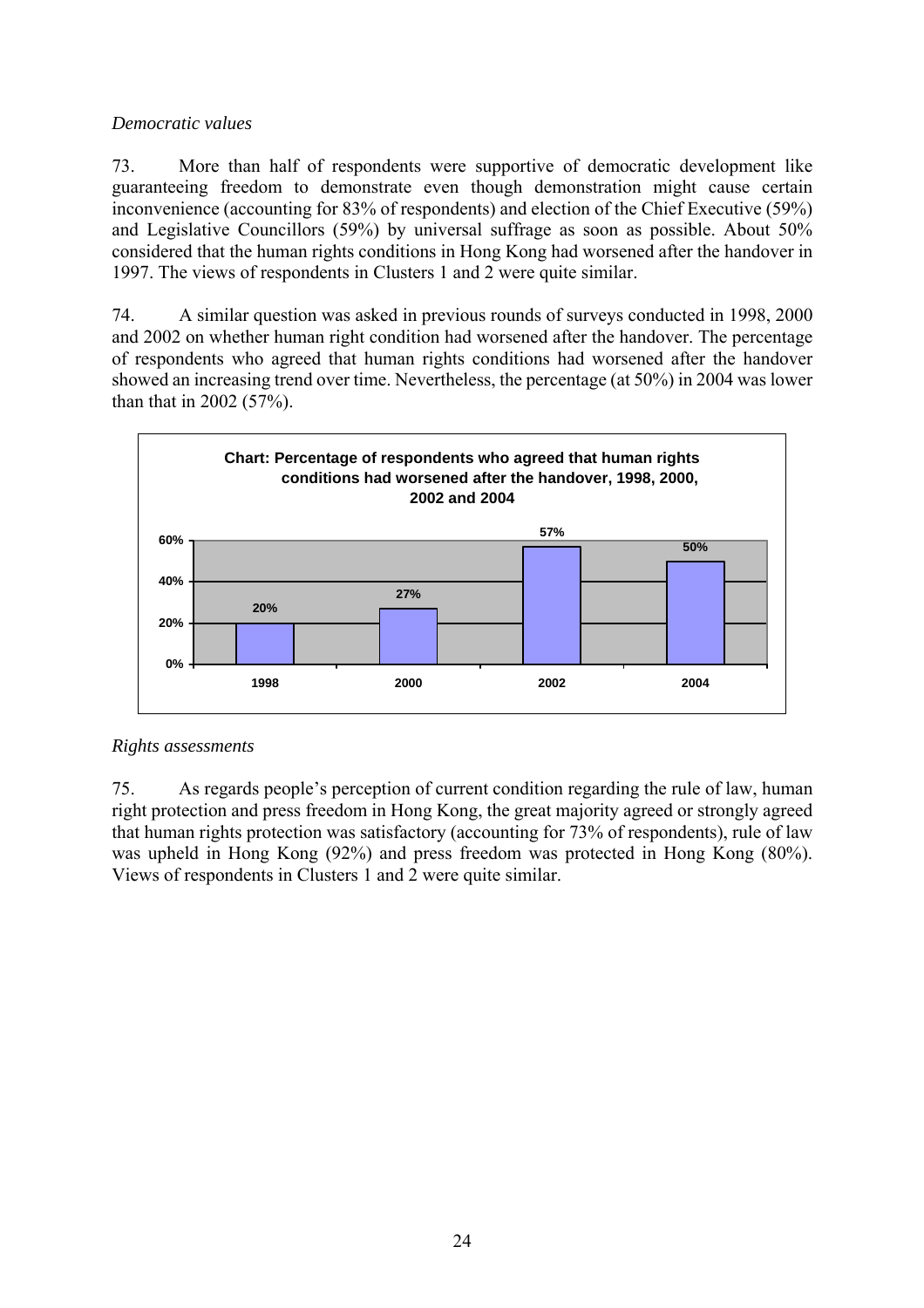76. A similar question was asked in previous rounds of surveys conducted in 1998, 2000 and 2002 on whether rule of law was upheld in Hong Kong. The percentage of respondents who agreed that rule of law was upheld in Hong Kong showed an increasing trend over time. The percentage in 2004 was higher than those in previous years.



## *Conservative values*

77. Most respondents considered that they should not follow blindly traditional obedience to their superiors or parents. More than half disagreed or strongly disagreed that subordinates should not object openly even though their superiors are unreasonable (accounting for 56% of respondents) and that children should obey even though their parents are unreasonable (66%). Views of respondents in Clusters 1 and 2 were quite similar.

## *Liberal values*

78. Two questions on attitudes towards to weaker segments of the society were included in the survey to measure liberal values of the people. More than half of respondents agreed or strongly agreed that patients in the terminal stage of incurable diseases should have the right to ask medical personnel to end their life (62%). On the other hand, more than half of respondents disagreed or strongly disagreed that prostitution should be legalized (59%).